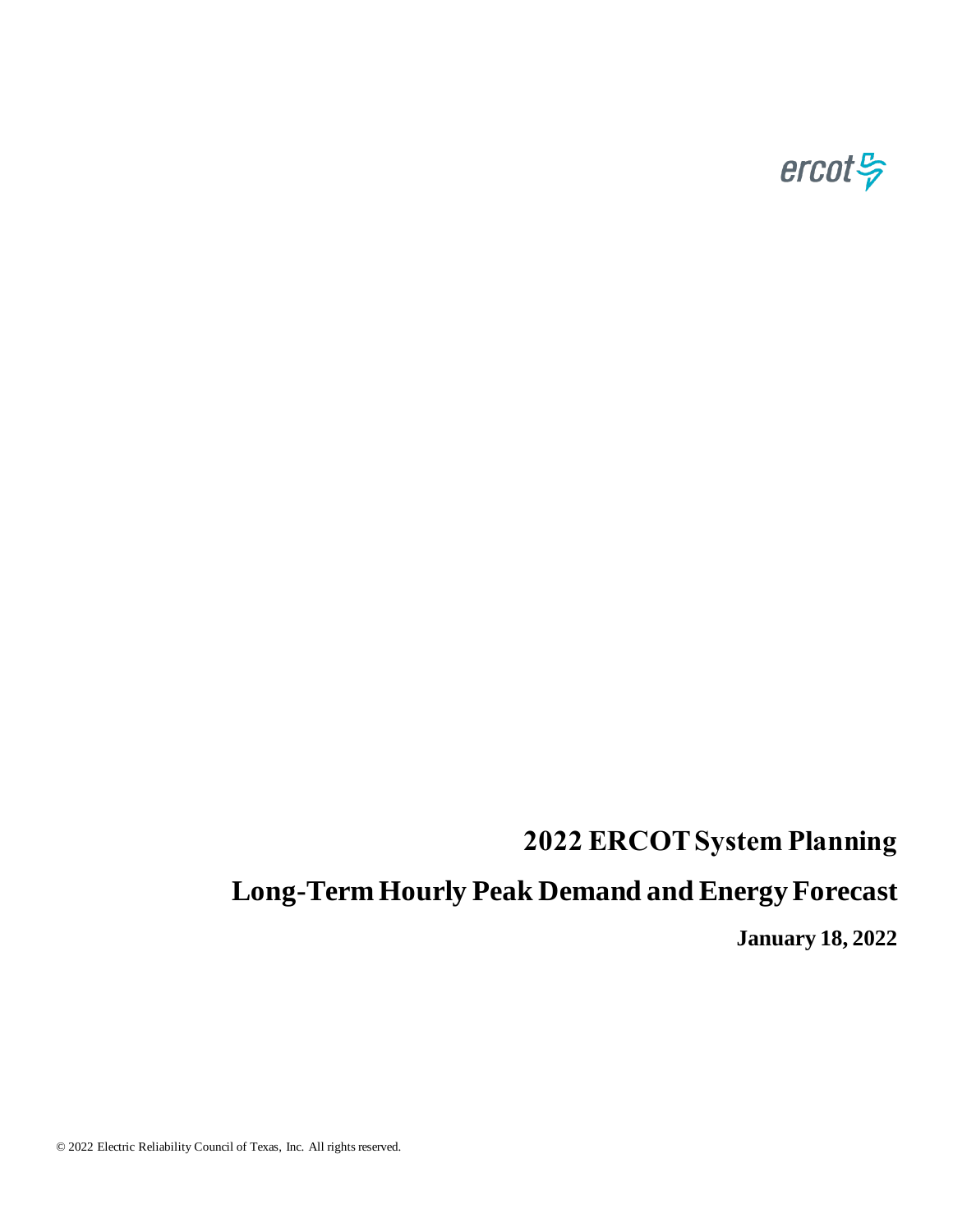## **Executive Summary**

The 2022 Long-Term Demand and Energy Forecast (LTDEF) for the ERCOT region is presented in this report, which includes information about the methodology, assumptions, and data used to create the forecast. This forecast is based on a set of econometric models describing the hourly load in the region as a function of the number of premises in various customer classes (e.g., residential, business, and industrial), weather variables (e.g., various temperature values), and calendar variables (e.g., day of week and holidays). The premise forecasts that drive growth in the LTDEF are created using a set of econometric autoregressive models (AR1) and are based on certain economic (e.g., non-farm payroll employment, housing stock, and population) data. A county-level forecast of economic and demographic data was obtained from Moody's. Fifteen years of historical weather data was provided by Schneider Electric/DTN for 20 weather stations.

As shown in Figure 1, the 2022 LTDEF depicts system peak demand increasing at an average annual growth rate (AAGR) of approximately 1.2% from 2022-2031. Historically, summer peak demand has grown at an AAGR of 1.1% from 2012-2021.



#### **Figure 1: ERCOT Summer Peak Demand Forecast**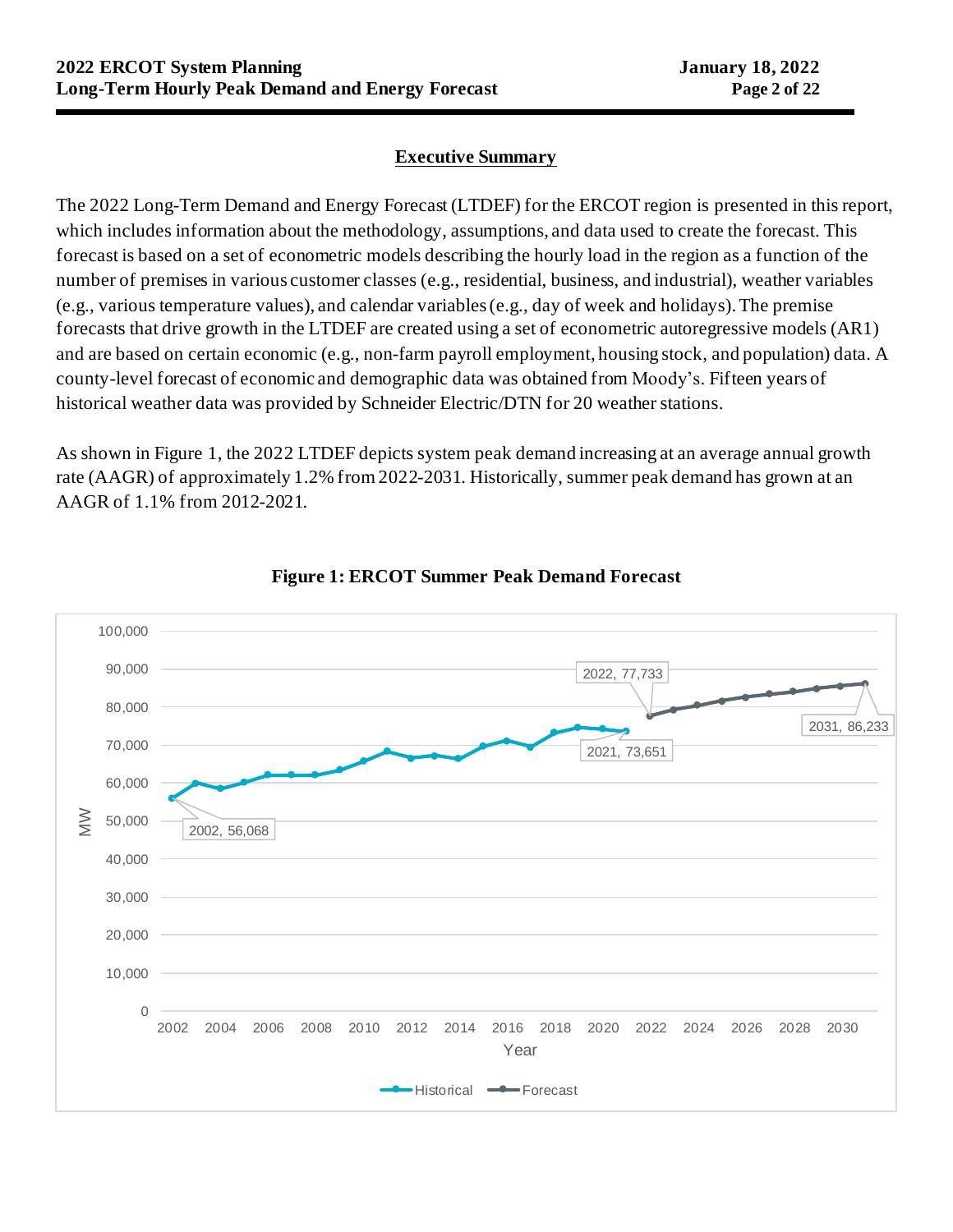As shown in Figure 2, historical annual energy for the calendar years 2012-2021 grew at an AAGR of 2.1%. The forecasted AAGR for energy from 2022-2031 is 1.9%.



## **Figure 2: ERCOT Annual Energy Forecast**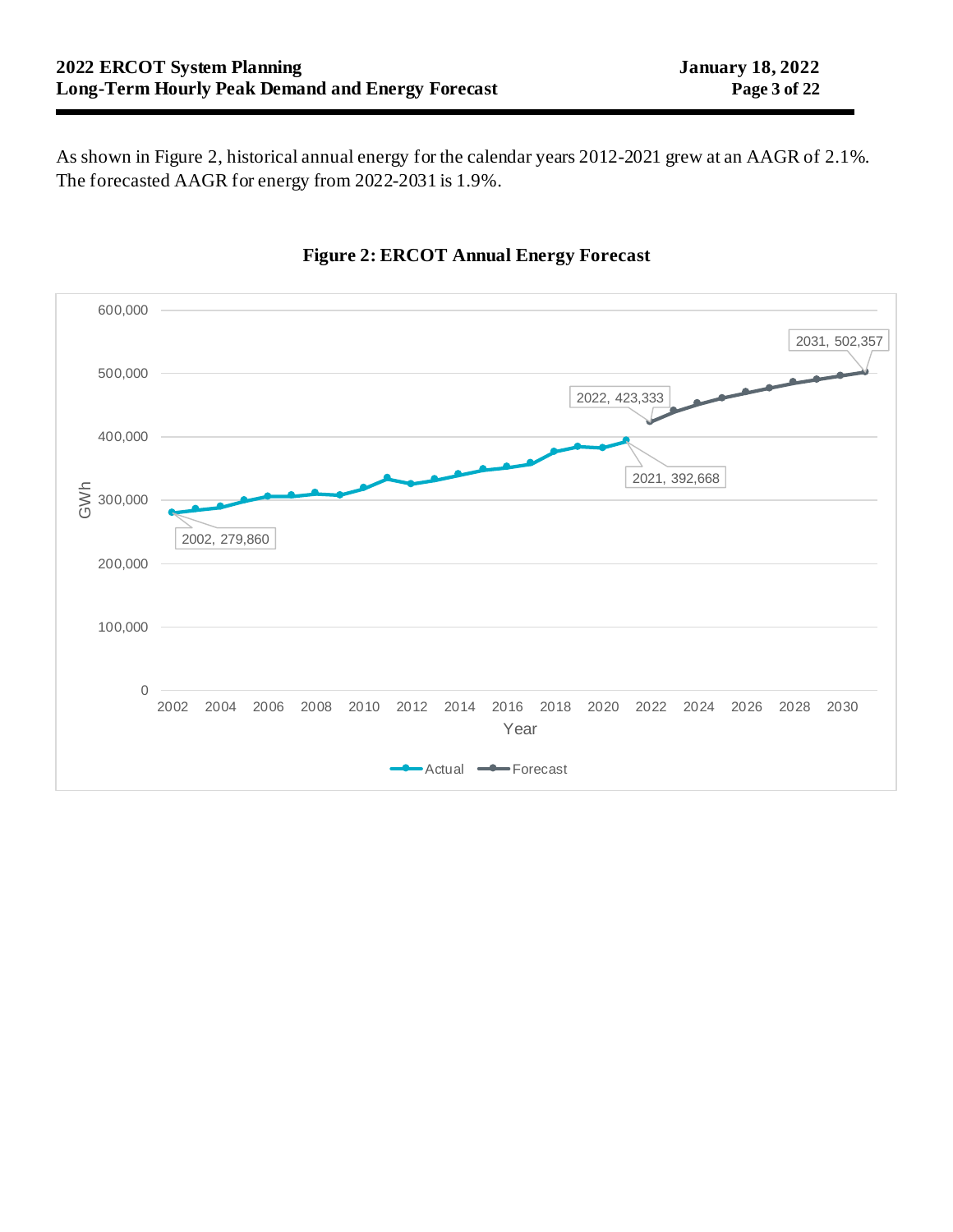## **Introduction**

This report gives a high-level overview of the 2022 LTDEF. The forecast methodology is described, highlighting its major conceptual and statistical underpinnings. The 2022 forecast results are presented in a manner comparing them to the 2021 LTDEF to allow for a direct comparison of results. This year ERCOT created an hourly rooftop PV forecast. The rooftop PV forecast methodology is also described. Finally, an examination is presented describing the seven major sources of forecast uncertainty: weather, economics, energy efficiency, price responsive loads, electric vehicles, large industrial loads, and changes in the ERCOT service territory.

## **Modeling Framework**

ERCOT consists of eight distinct weather zones (Figure 3). Weather zones<sup>1</sup> represent a geographic region in which climatological characteristics are similar. Each weather zone has two or three weather stations that provide data for the assigned weather zone. To reflect the unique weather and load characteristics of each zone, separate load forecasting models were developed for each of the weather zones.

The 2021 LTDEF was produced with a set of linear regression models that combine weather, premise data, and calendar variables to capture and project the long-term trends extracted from the historical load data. Premise forecasts were also developed.

All model descriptions included in this document should be understood as referring to weather zones. The ERCOT forecast is calculated as the sum of all weather zone forecasts.

## **Premise Forecast Models**

The key driver of the forecasted growth of demand and energy is the number of premises. County-level economic data was used to capture and project the long-term trends extracted from the historical premise data. County-level data was mapped into the weather zones (Figure 3).

Premises were separated into three different customer classes for modeling purposes:

- 1. Residential (including lighting),
- 2. Business (small commercial), and
- 3. Industrial (premises which are required to have an IDR meter<sup>2</sup> ).

*<sup>1</sup> See ERCOT Nodal Protocols, Section 2.*

*<sup>2</sup> See ERCOT Nodal Protocols, Section 18.6.1.*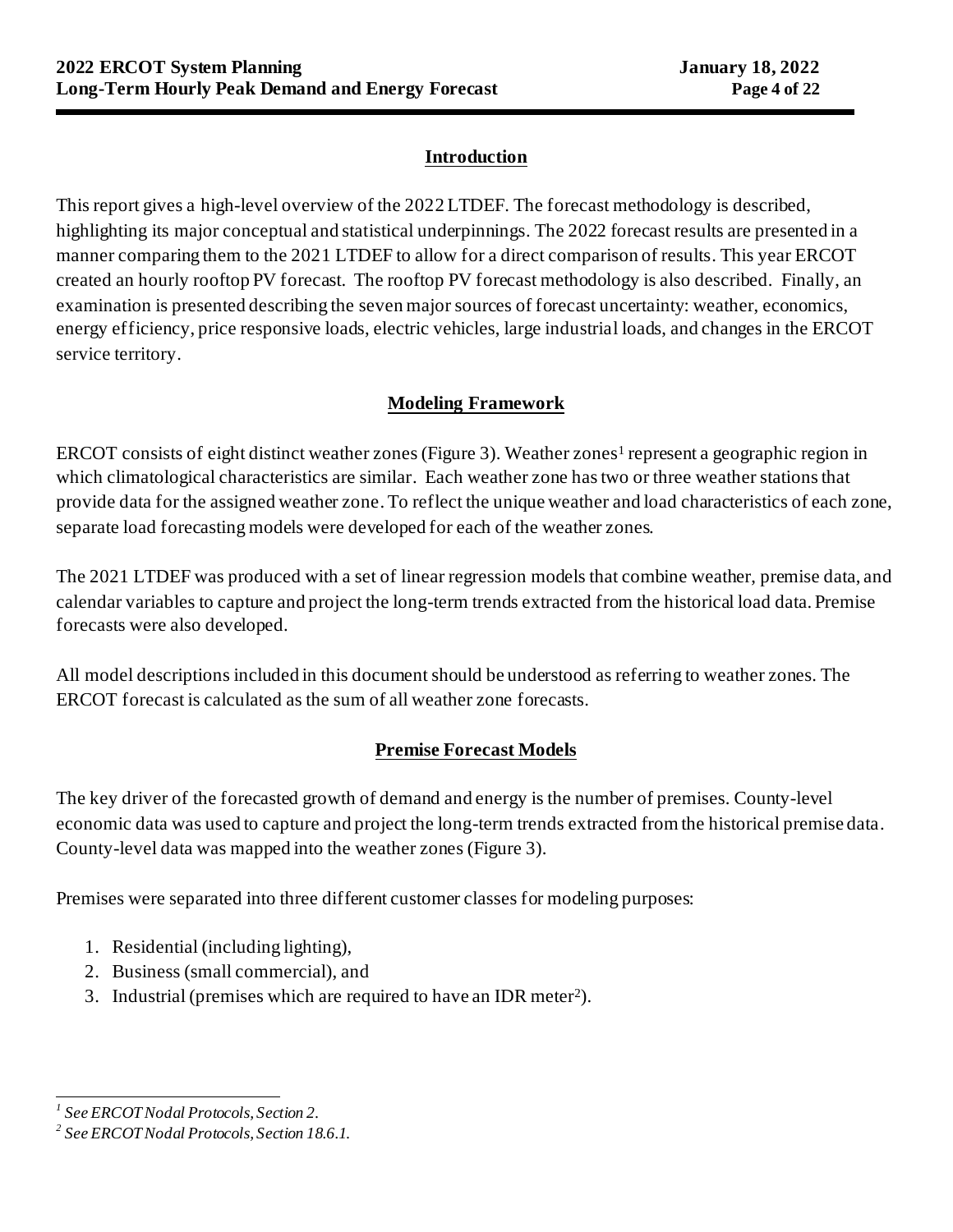All premise models were developed using historical data from January 2016 through September 2021. An autoregressive model (AR1) was used for all premise models.



### Residential Premise Forecast

Residential premise counts were modeled by estimating a relationship for each of the eight ERCOT weather zones between the dependent variable (residential premises) and the following:

- 1. Housing Stock,
- 2. Population, and
- 3. Non-farm employment.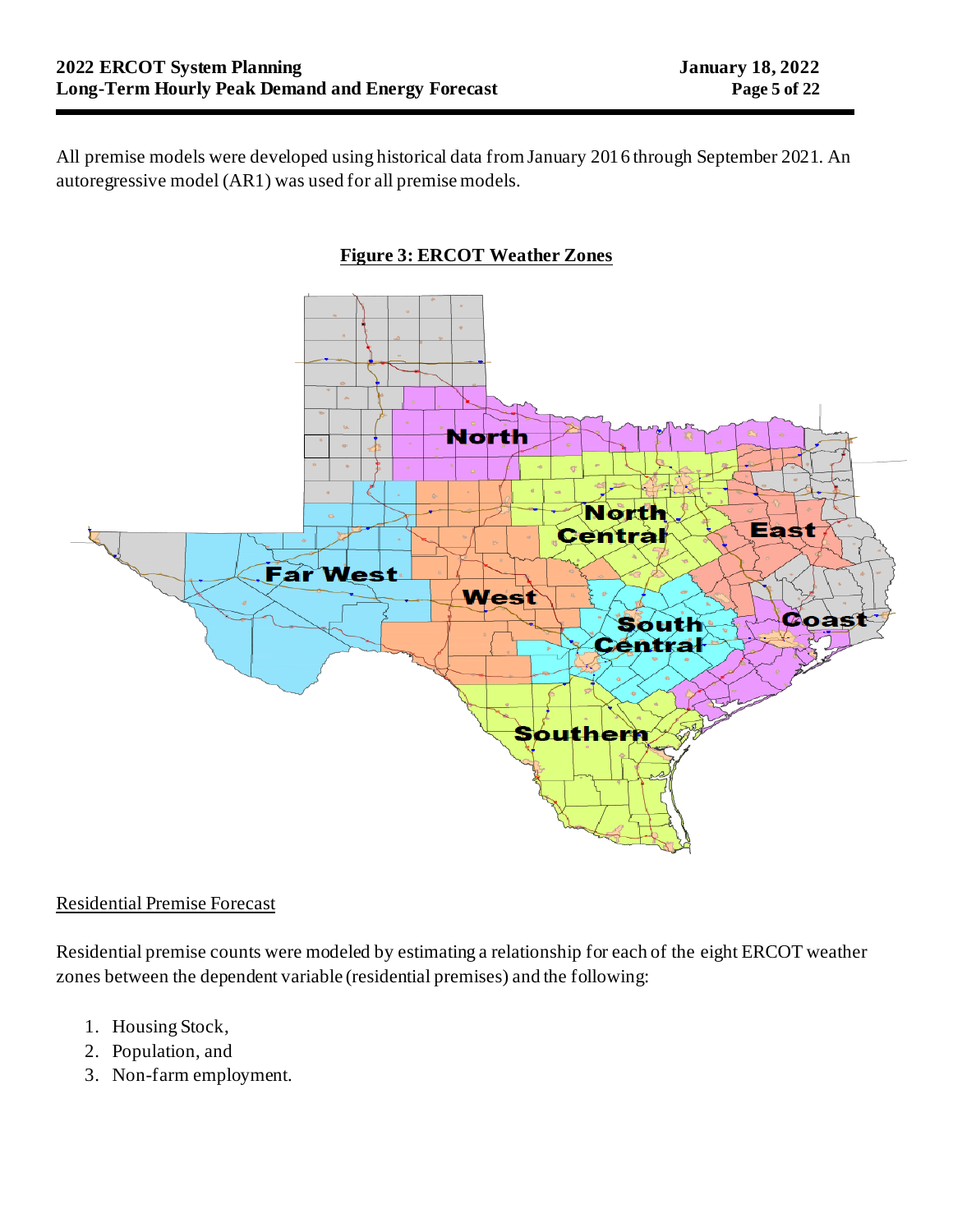## Business Premise Forecast

Business premise counts were modeled by estimating a relationship for each of the eight ERCOT weather zones between the dependent variable (business premises) and the following:

- 1. Housing Stock,
- 2. Population, and
- 3. Non-Farm employment.

## Industrial Premise Forecast

Industrial premise counts were modeled by estimating a relationship for each of the eight ERCOT weather zones between the dependent variable (industrial premises), and the following:

- 1. Housing Stock,
- 2. Population, and
- 3. Non-Farm employment.

# **Hourly Demand Models**

The long-term trend in hourly demand was modeled by estimating a relationship for each of the eight ERCOT weather zones between the dependent variable (hourly demand) and the following:

- 1. Month,
- 2. Day of Week,
- 3. Hour,
- 4. Weather Variables,
	- a. Temperature including various lagged values,
	- b. Temperature squared including various lagged values,
	- c. Temperature cubed including various lagged values,
- 5. Interactions,
	- a. Day of Week and Temperature variables,
	- b. Hour and Day of Week,
	- c. Hour and Temperature variables,
	- d. Month and Temperature variables,
- 6. Number of premises<sup>3</sup>, and
- 7. Non-Farm Employment / Housing Stock / Population<sup>4</sup>

<sup>3</sup> *For Coast, East, North Central, South, and South Central weather zones.*

<sup>4</sup> *For Far West, North, and West weather zones.*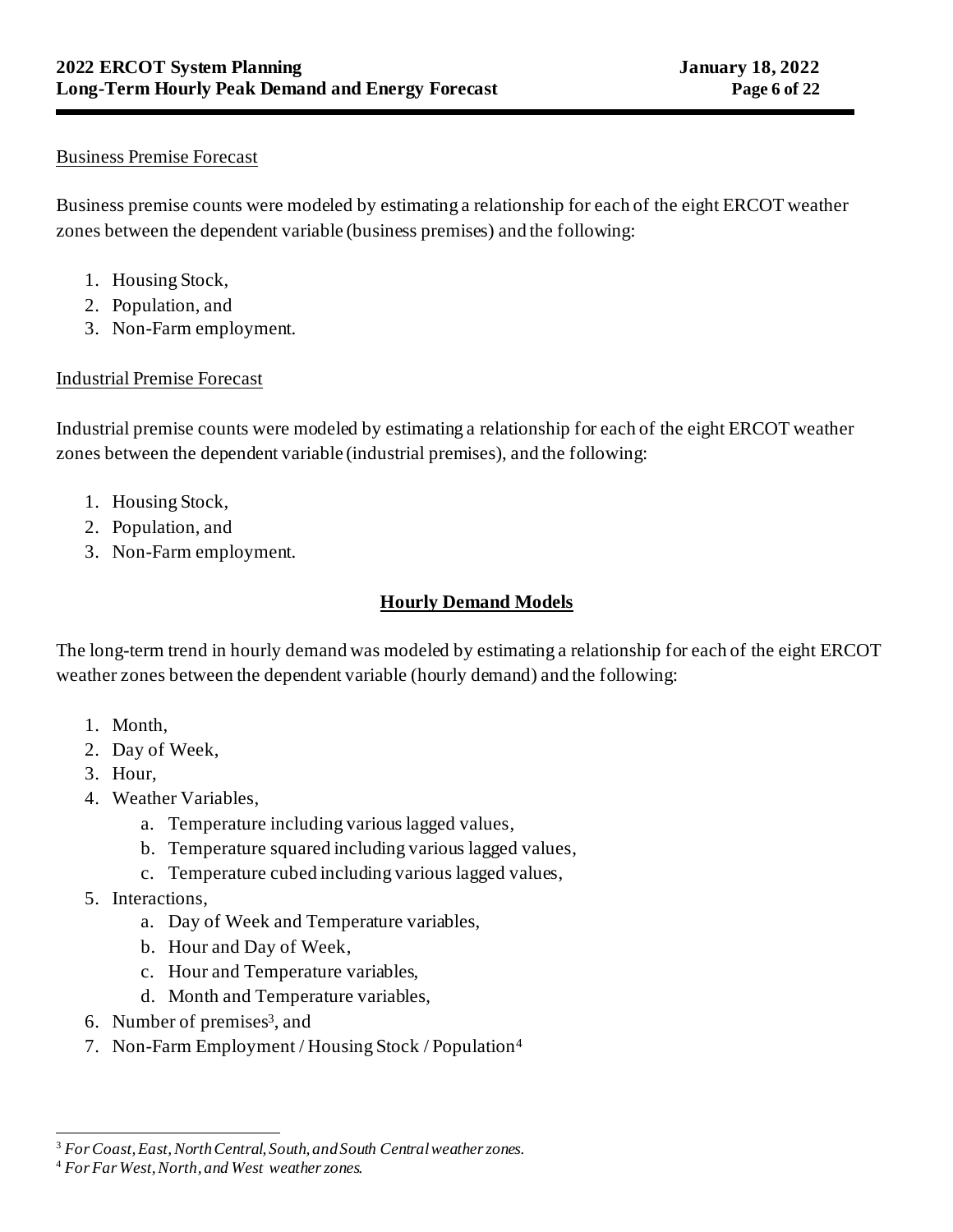All the variables listed above are used to identify the best candidates for inclusion in the forecast models and to provide details on the types of variables that were evaluated in the creation of the models. Not every variable listed above was included in each model. Unique models were created for each weather zone to account for the different load characteristics of each area.

## Model Building Process

The model building data set was comprised of a randomly selected 60% of the data from January 1, 2016 through September 30, 2021, with the remaining 40% of the data withheld. The model building data set was used to create various forecast models. The model building process was an iterative process that was conducted multiple times.

The validation data set consisted of a randomly selected 30% of data from January 1, 2016 through September 30, 2021 timeframe. The data in the validation data set was withheld from the model building data set. After model building was complete, the validation data set was used to determine the accuracy of the various forecast models. Each model's performance was calculated based on its forecasting performance on the validation data set. The most accurate models were selected based on their performance.

The remaining randomly selected 10% of the data from January 1, 2016 through September 30, 2021 made up the test data set. After the most accurate models were selected based on their performance on the validation dataset, those models were run on the test data set to verify that the models performed well at predicting data they had not been seen.

Using only five years of historical data and as much of the current year's data as possible enables the model to reflect recent appliance stock, energy efficiency measures, price responsive load impacts, etc.

#### Weather Zone Load Forecast Scenarios

Actual weather data from calendar years 2006 through 2020 was used to create each weather zone's forecast by applying the weather data from each historical year one-by-one to the load forecasting model. The process began by using actual weather data from 2006 as weather input into the model for all forecasted years (2022- 2031). The actual weather data from all days in 2006 was copied into the same day and hour for each of the forecasted years (2022-2031). For example, the actual weather data for 1/1/2006 was copied into 1/1/2022, 1/1/2023, …, and 1/1/2031. Using 2006's weather as input into each weather zone's forecast model results in what is referred to as the 2006 weather load forecast scenario. The 2006 weather load forecast scenario is a forecast that assumes 2006's weather would occur for each forecasted calendar year (2022-2031). This process was completed for each of the historical weather years (2006-2020) individually and resulted in fifteen weather load forecast scenarios for each weather zone for each of the forecasted years 2022-2031. It should be noted that the premise and economic forecasts are the same in each of these fifteen weather scenarios.

The following notation can be used to denote the weather load forecast scenarios: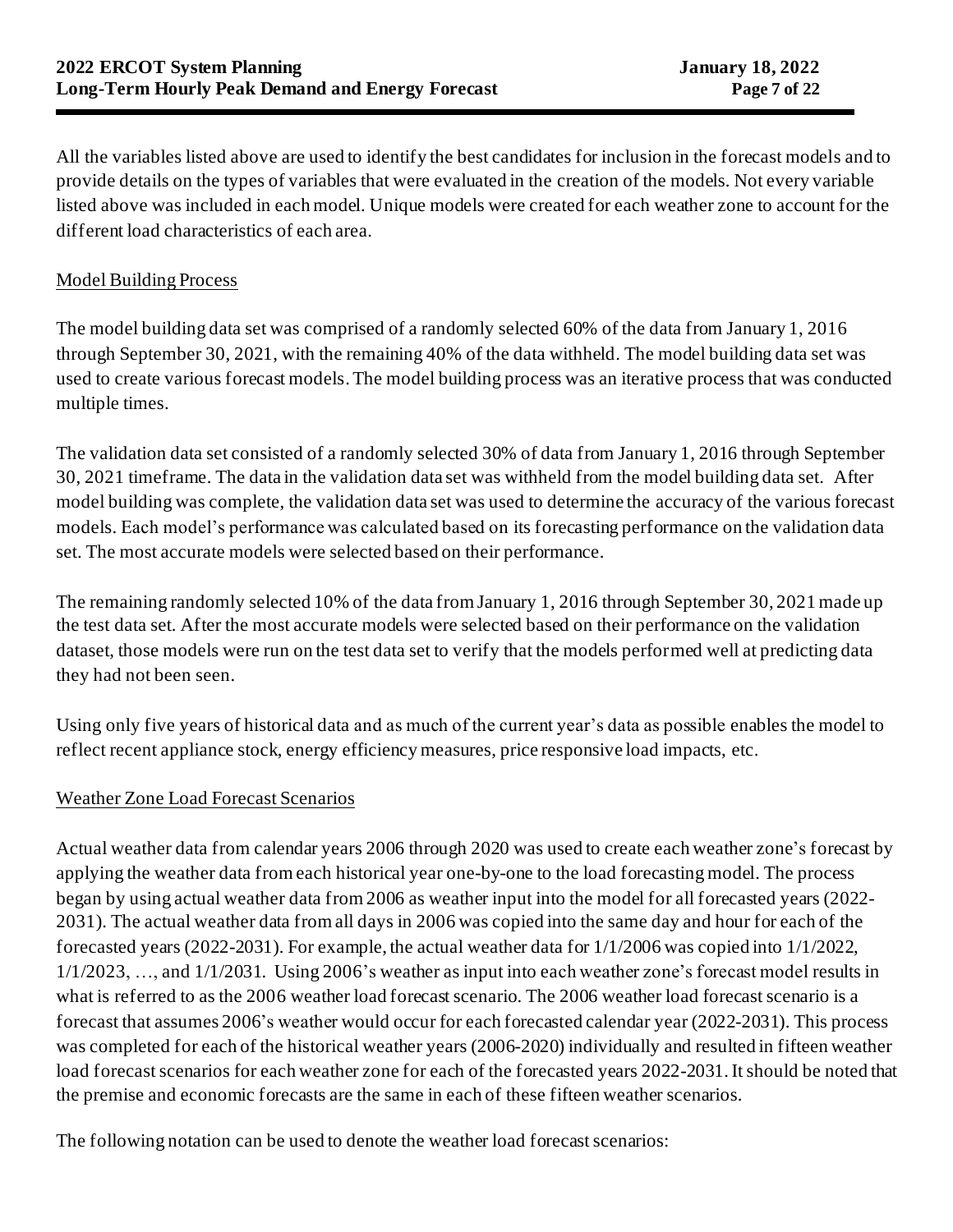# $HF_{(x,y,z)}$

Where:

 $HF =$  hourly demand forecast,

 $x =$  weather zone (Coast, East, Far West, North, North Central, South, South Central, and West),

y = historical weather date and time, and

 $z =$  forecast date and time.

For example,  $HF_{(West, 7/24/2008 1700, 7/24/2022 1700)}$ , would denote the forecast for 7/24/2022 at 5:00 pm, based on weather from 7/24/2008 at 5:00 pm,for the West weather zone.

# Weather Zone Normal Weather Hourly Forecast

The fifteen weather zone load forecast scenarios are used as the basis for creating the weather zone normal weather hourly forecast. Each of the fifteen hourly weather zone load forecast scenarios were separated into individual calendar year forecasts (covering calendar years 2022-2031). The calendar year forecasts were then divided by calendar month. Forecasted hourly values for each individual calendar month were ordered from the highest value to the lowest value. Then, for each ordered value, the average was calculated. This process is commonly referred to as the Rank and Average methodology.

For example, to determine the normal weather forecasted peak value for August 2022, take the highest forecasted value from each of the fifteen weather load forecast scenarios for August 2022 and average them. To determine the second highest value for August 2022, take the second highest forecasted value for each of the fifteen weather load forecast scenarios for August 2022 and average them. Repeat this process for all hours in August 2022. See Table 1 (below) for a summary of these calculations.

After this process has been completed for all hours in August, a forecast will have been created for all 744 hours of August. At this point, the forecast is ordered from the highest value (indicated as rank 1) to the lowest value (indicated as rank 744). Note that the forecasted values have not yet been assigned to a day or hour. The values associated with a rank of 1 are the monthly forecasted peak demand values. The forecasted monthly peak values for August and January, however, are subject to an adjustment which is covered in the two sections immediately below.

# Weather Zone Normal Weather Summer Peak Demand Forecast

The fifteen weather load forecast scenarios are used as the basis for creating the weather zone normal weather summer peak forecast. Each of the fifteen hourly weather load forecast scenarios are separated into individual calendar year forecasts (covering calendar years 2022-2031). The maximum forecasted hourly value occurring during the summer season (defined as June through September) is determined for each individual calendar year.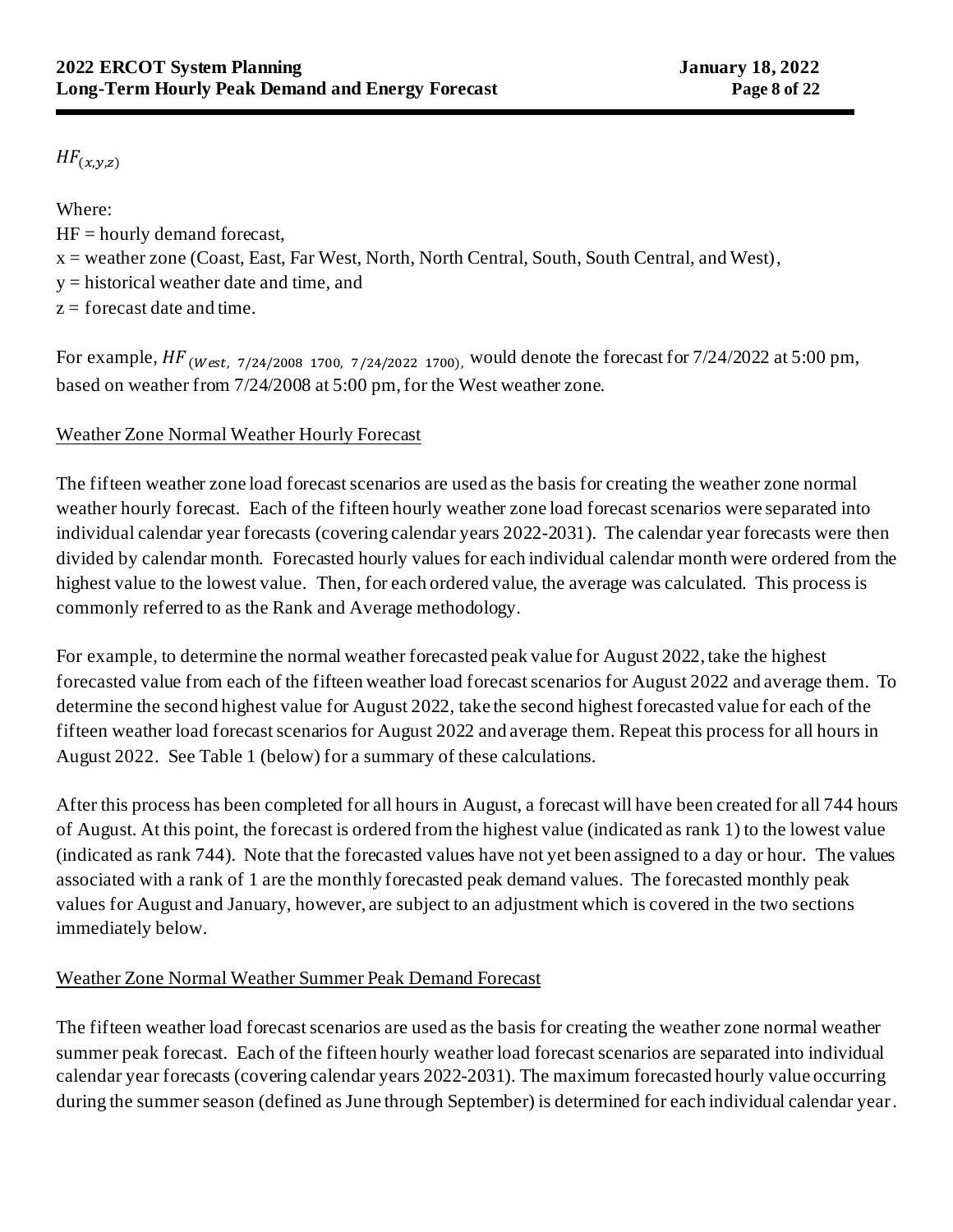The summer peak demand values from the fifteen weather scenarios for a particular calendar year are averaged to determine the normal weather forecasted summer peak value. For example, to determine the normal weather forecasted summer peak value for calendar year 2022, take the highest forecasted value in months June through September from each of the fifteen weather load forecast scenarios for calendar year 2022 and average them. The forecasted summer peak demand is then assigned to August and replaces the previously calculated peak (rank 1) forecasted value for the month of August.

### **Table 1: Coast Weather Zone August 2022 Forecast Scenarios**

|              |        |        |        |        |        |        |        | <b>Historical Weather Year</b> |               |        |        |        |        |        |        |         |
|--------------|--------|--------|--------|--------|--------|--------|--------|--------------------------------|---------------|--------|--------|--------|--------|--------|--------|---------|
| Rank         | 2006   | 2007   | 2008   | 2009   | 2010   | 2011   | 2012   | 2013                           | 2014          | 2015   | 2016   | 2017   | 2018   | 2019   | 2020   | Average |
| $\mathbf{1}$ | 21,339 | 21,841 | 21,379 | 21,538 | 21,601 | 22,363 | 21,666 | 21,388                         | 21,411        | 21,954 | 21,429 | 20,920 | 21,352 | 21,746 | 21,582 | 21,567  |
| 2            | 21,097 | 21,821 | 21,027 | 21,357 | 21,583 | 22,147 | 21,436 | 21,371                         | 21,346        | 21,902 | 21,415 | 20,865 | 21,288 | 21,718 | 21,386 | 21,451  |
| 3            | 21,045 | 21,723 | 20,996 | 21,306 | 21,536 | 22,145 | 21,362 | 21,366                         | 21,181        | 21,708 | 21,402 | 20,859 | 21,200 | 21,694 | 21,386 | 21,394  |
| 4            | 20,886 | 21,686 | 20,996 | 21,295 | 21,534 | 21,944 | 21,359 | 21,288                         | 21,046        | 21,701 | 21,357 | 20,760 | 21,045 | 21,639 | 21,379 | 21,328  |
| 5            | 20,832 | 21,674 | 20,926 | 21,274 | 21,504 | 21,908 | 21,315 | 21,285                         | 21,003        | 21,607 | 21,326 | 20,756 | 21,039 | 21,627 | 21,311 | 21,292  |
|              |        |        |        |        |        |        |        |                                |               |        |        |        |        |        |        |         |
|              |        |        |        |        |        |        |        |                                |               |        |        |        |        |        |        |         |
|              |        |        |        |        |        |        |        |                                |               |        |        |        |        |        |        |         |
| 740          | 12,552 | 12,366 | 12,189 | 12,514 | 12,506 | 13,253 | 12,450 | 12,197                         | 11,949        | 11,945 | 12,225 | 11,742 | 12,438 | 13,043 | 12,305 | 12,378  |
| 741          | 12,320 | 12,364 | 12,117 | 12,477 | 12,502 | 13,245 | 12,449 | 11,988                         | 11,836        | 11,907 | 12,176 | 11,720 | 12,320 | 13,042 | 12,294 | 12,317  |
| 742          | 12,134 | 12,295 | 12,106 | 12,438 | 12,459 | 13,190 | 12,410 | 11,880                         | 11,823        | 11,787 | 12,130 | 11,694 | 12,316 | 13,028 | 12,250 | 12,263  |
| 743          | 11,799 | 12,180 | 12,055 | 12,428 | 12,428 | 13,134 | 12,319 | 11,792                         | 11,777        | 11,770 | 12,101 | 11,692 | 12,247 | 12,952 | 12,215 | 12,193  |
| 744          | 11,798 | 12,147 | 12,010 | 12,410 | 12,279 | 12,981 | 12,252 |                                | 11,772 11,751 | 11,721 | 12,072 | 11,573 | 12,209 | 12,938 | 12,180 | 12,139  |

#### Example:

Table 2 (below) shows the forecasted summer peak demand for the Coast weather zone for 2022 based on the historical weather years of 2006-2020. The forecasted gross summer peak demand for Coast is 21,567 MW.

#### Weather Zone Normal Weather Winter Peak Demand Forecast

The fifteen weather load forecast scenarios are used as the basis for creating the weather zone normal weather winter peak forecast. Each of the fifteen hourly weather load forecast scenarios are separated into individual calendar year forecasts (covering calendar years 2022-2031). The maximum forecasted hourly value occurring during the winter season (defined as December through March) is determined for each year. The winter peak demand values from each weather scenario for a particular year are averaged to determine the normal weather forecasted winter peak value. For example, to determine the normal weather forecasted winter peak value for 2023, take the highest forecasted value from each of the fifteen weather load forecast scenarios for December 2022 – March 2023 and average them. The forecasted winter peak demand is then assigned to January and replaces the previously calculated peak (rank 1) forecasted value for the month of January.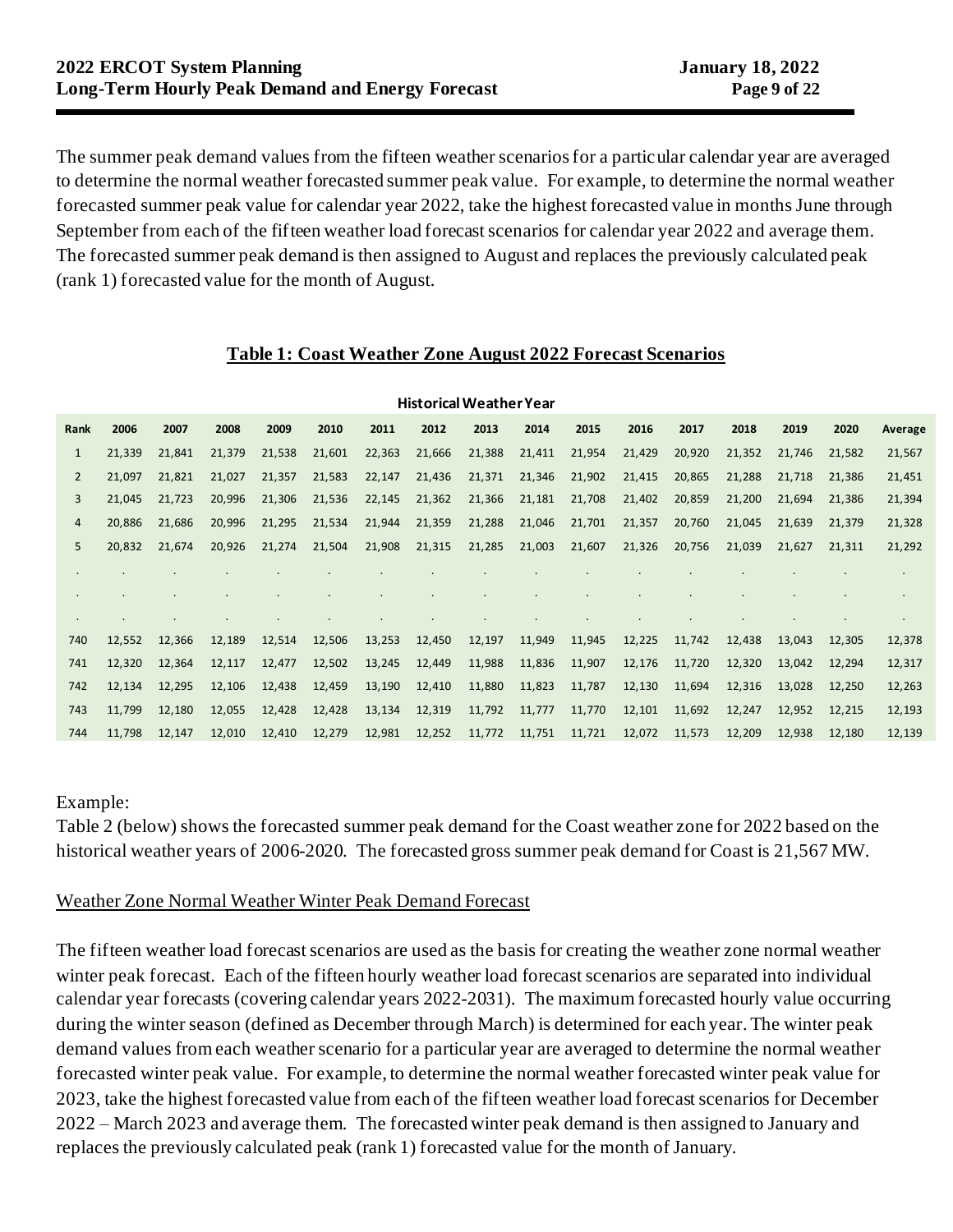#### **Table 2: Coast Weather Zone 2021 Summer Peak Forecast Scenarios**

**Historical Weather Year**

|              |                  |      |      |      |      |                          |                          | Historical Weather Year                      |           |                                   |        |                          |                          |            |                          |                                                                                                                            |  |
|--------------|------------------|------|------|------|------|--------------------------|--------------------------|----------------------------------------------|-----------|-----------------------------------|--------|--------------------------|--------------------------|------------|--------------------------|----------------------------------------------------------------------------------------------------------------------------|--|
|              | <b>Rank 2006</b> | 2007 | 2008 | 2009 | 2010 | 2011                     | 2012                     | 2013                                         | 2014      | 2015                              | 2016   | 2017                     | 2018                     | 2019       |                          | 2020 Average 90th                                                                                                          |  |
| $\mathbf{1}$ |                  |      |      |      |      |                          |                          |                                              |           |                                   |        |                          |                          |            |                          | 21,339 21,841 21,379 21,538 21,601 22,363 21,666 21,388 21,411 21,954 21,429 20,920 21,352 21,746 21,582 21,567 22,117     |  |
| 2            |                  |      |      |      |      |                          |                          |                                              |           |                                   |        |                          |                          |            |                          | 21,097 21,821 21,027 21,357 21,583 22,147 21,436 21,371 21,346 21,902 21,415 20,865 21,288 21,718 21,386 21,451 22,000     |  |
| 3            |                  |      |      |      |      |                          |                          |                                              |           |                                   |        |                          |                          |            |                          | 21,045 21,723 20,996 21,306 21,536 22,145 21,362 21,366 21,181 21,708 21,402 20,859 21,200 21,694 21,386 21,394 21,892     |  |
| 4            |                  |      |      |      |      |                          |                          |                                              |           |                                   |        |                          |                          |            |                          | 20,886 21,686 20,996 21,295 21,534 21,944 21,359 21,288 21,046 21,701 21,357 20,760 21,045 21,639 21,379 21,328 21,798     |  |
| 5.           |                  |      |      |      |      |                          |                          |                                              |           |                                   |        |                          |                          |            |                          | 20,832 21,674 20,926 21,274 21,504 21,908 21,315 21,285 21,003 21,607 21,326 20,756 21,039 21,627 21,311 21,292 21,767     |  |
|              |                  |      |      |      |      |                          | <b>Contract Contract</b> |                                              |           |                                   |        |                          |                          |            |                          |                                                                                                                            |  |
|              |                  |      |      |      |      |                          | $\sim$                   | $\bullet$                                    | $\bullet$ | <b>All Control</b>                | $\sim$ | $\sim$                   |                          |            |                          |                                                                                                                            |  |
|              |                  |      |      |      |      | <b>Contract Contract</b> |                          | the control of the control of the control of |           | the control of the control of the |        | <b>Contract Contract</b> | <b>Contract Contract</b> | $\sim 100$ | <b>Contract Contract</b> | <b>Contract</b>                                                                                                            |  |
|              |                  |      |      |      |      |                          |                          |                                              |           |                                   |        |                          |                          |            |                          | 740 12,552 12,366 12,189 12,514 12,506 13,253 12,450 12,197 11,949 11,945 12,225 11,742 12,438 13,043 12,305 12,378 13,127 |  |
|              |                  |      |      |      |      |                          |                          |                                              |           |                                   |        |                          |                          |            |                          | 741 12,320 12,364 12,117 12,477 12,502 13,245 12,449 11,988 11,836 11,907 12,176 11,720 12,320 13,042 12,294 12,317 13,123 |  |
|              |                  |      |      |      |      |                          |                          |                                              |           |                                   |        |                          |                          |            |                          | 742 12,134 12,295 12,106 12,438 12,459 13,190 12,410 11,880 11,823 11,787 12,130 11,694 12,316 13,028 12,250 12,263 13,093 |  |
|              |                  |      |      |      |      |                          |                          |                                              |           |                                   |        |                          |                          |            |                          | 743 11,799 12,180 12,055 12,428 12,428 13,134 12,319 11,792 11,777 11,770 12,101 11,692 12,247 12,952 12,215 12,193 13,025 |  |
|              |                  |      |      |      |      |                          |                          |                                              |           |                                   |        |                          |                          |            |                          | 744 11,798 12,147 12,010 12,410 12,279 12,981 12,252 11,772 11,751 11,721 12,072 11,573 12,209 12,938 12,180 12,139 12,955 |  |

Example:

Table 3 (below) shows the forecasted winter peak demand for the Coast weather zone for the winter of 2023 based on the historical weather years of 2006-2020. The forecasted gross winter peak demand for Coast is 16,152 MW.

#### **Table 3: Coast Weather Zone 2023 Winter Peak Forecast Scenarios**

|      |       |      |      |       |         |      | <b>Historical Weather Year</b> |  |        |                    |      |      |                                                                                                                   |
|------|-------|------|------|-------|---------|------|--------------------------------|--|--------|--------------------|------|------|-------------------------------------------------------------------------------------------------------------------|
| Rank | -2006 | 2007 | 2008 | -2009 | $-2010$ | 2011 | 2012 2013 2014 2015            |  | - 2016 | $\sim$ 2017 $\sim$ | 2018 | 2019 | 2020 Average                                                                                                      |
|      |       |      |      |       |         |      |                                |  |        |                    |      |      | 1 15,303 16,258 15,810 15,652 17,231 17,780 15,192 15,870 17,218 16,117 14,915 16,813 18,214 15,222 14,682 16,152 |

#### Weather Zone Normal Weather Hourly Forecast Mapping to Calendar

The next step is to map the weather zone average hourly forecasts into a representative calendar. Remember that the average hourly forecast is ranked from highest to lowest value within each forecasted month. The sorted hourly forecasted values need to be mapped into a representative time-sequenced shape. This was accomplished by looking at historical load data from calendar years 2007-2020. For each month in each historical year, the rank of all of the observationsfor each day and hour was determined. Then, the corresponding forecasted average hourly values were mapped to the day and hour from the historical year with the same month and the same rank.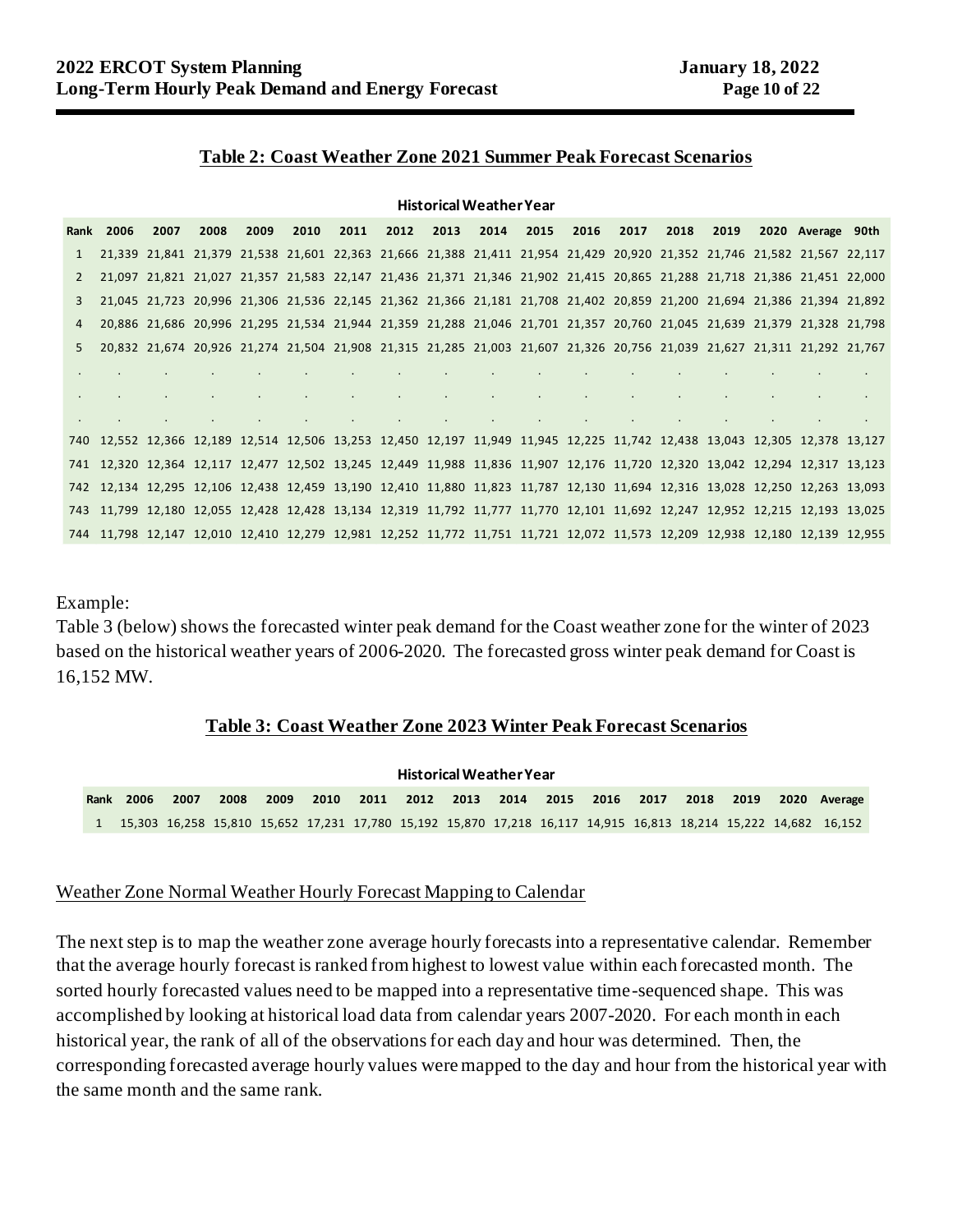## Example:

The Coast Gross Summer Peak Forecast for 2022 is 21,567 MW. Also remember that the forecasted summer peak value is assigned to the month of August. In 2016, Coast's Summer Peak occurred on 8/09/2016 @ 1600. Using the 2016 mapping ranking, the Coast Summer Peak value is assigned to 8/09 @ 1600 for all forecasted years (2022-2031). This means that the Coast Summer Peak will always occur on 8/09 @ 1600 for all forecasted years that are mapped to 2016.

## Example:

In 2015, Coast's Summer Peak occurred on 8/11/2015 @ 1600. Using the 2015 mapping ranking, the Coast Summer Peak value is assigned to 8/11 @ 1600 for all forecasted years (2022-2031). This means that the Coast Summer Peak will always occur on 8/11 @ 1600 for all forecasted years that are mapped to 2015.

This mapping process was completed using calendar years 2007-2020. This produced fourteen different hourly forecasts based on calendar years 2007-2020. Note, though, that the monthly peak demand and monthly energy values are the same in each of the fourteen hourly weather zone forecasts. The only difference is the day and time that the forecasted hourly values occur when mapped to the different historical years.

# Example:

There are 744 (31 days times 24 hours per day) hourly forecasted demand values for the Coast weather zone for August. They are mapped into a day and time (in August) based on the historical ranking of actual load values from August 2007, August 2008, August 2009, ..., August 2019, and August 2020. Each forecasted value was assigned a day and hour based on the historical ranking. But the monthly peak demand and monthly energy values are the same no matter which historical mapping year is used.

# ERCOT Zone Normal Weather (P50) Hourly Forecast

Each of the fourteen different mapped hourly forecasts based on the historical calendar years of 2007-2020 for each weather zone are summed for each forecasted year, month, day, and hour. This results in fourteen different ERCOT hourly coincident forecasts. The differences among these forecasts are caused by the different timing of weather conditions across the ERCOT region. It bears repeating that all of the underlying weather zone load forecasts have the same exact monthly peak demand and energy values.

To determine which hourly ERCOT coincident forecast to use as our primary and official ERCOT coincident forecast, an analysis was performed on these fourteen different hourly coincident forecasts. The distribution of ERCOT summer peak demand was determined. Seeing that it is very difficult to determine how weather conditions will align or not at the time of ERCOT's summer peak, the forecast using historical factors from 2015 was deemed the ERCOT official forecast. Using the 2015 historical factors resulted in the least amount of diversity between weather zone demand and ERCOT-wide demand at the time of ERCOT's summer peak. Stated differently, using the 2015 historical factors resulted in the highest ERCOT coincident summer peak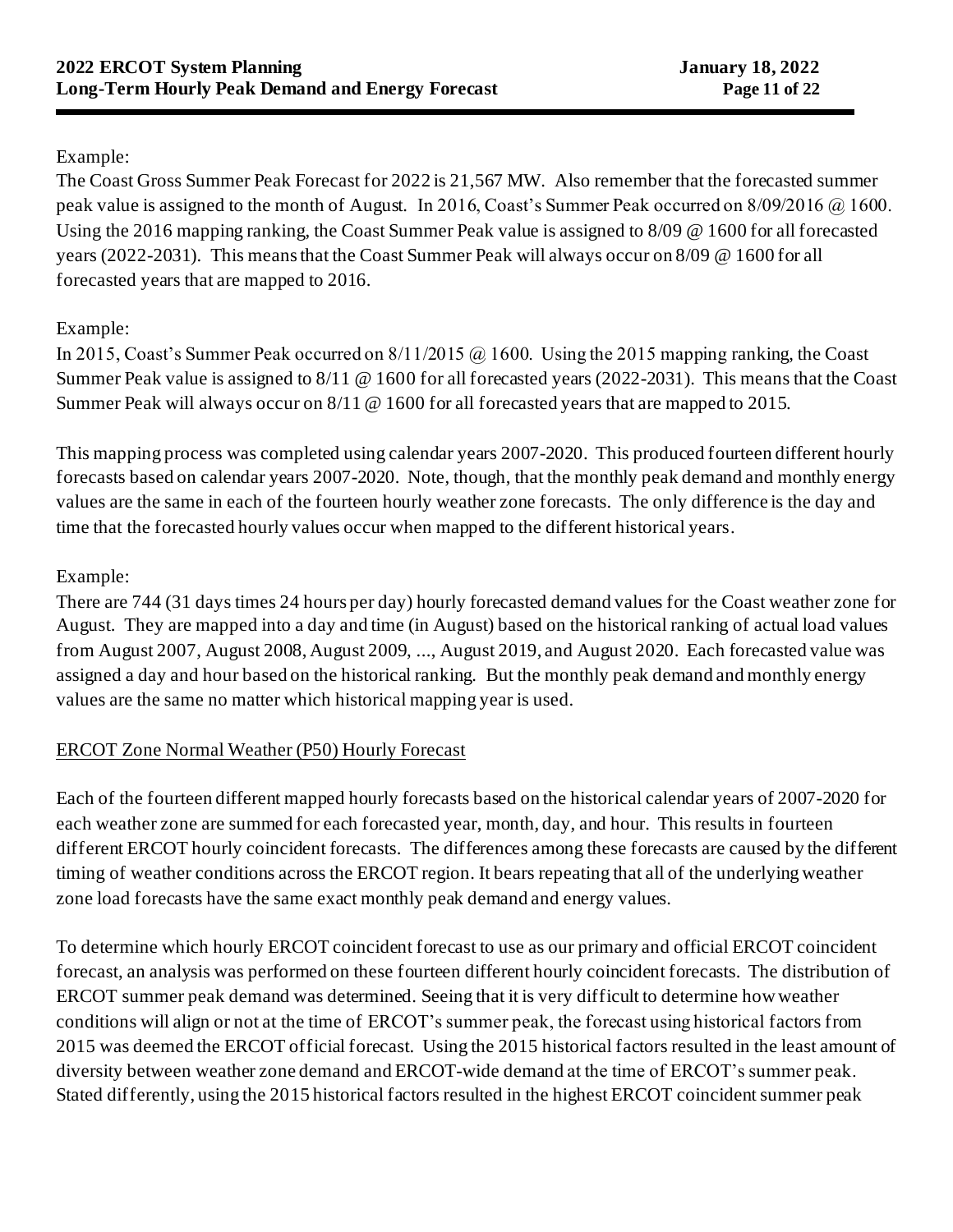forecast. Figure 4 (below) shows the ranges of ERCOT Summer Peak demands based on using different historical diversity factors.

## Load Forecast Scenarios (ERCOT system)

The weather zone load forecast scenarios are used as the basis for creating load forecast scenarios for the ERCOT system. The hourly values from each weather zone are summed for each year, month, day, and hour to get the ERCOT total forecasted hourly demand.

The following notation can be used to denote ERCOT system weather load forecast scenarios:

$$
\sum_{x=1}^{8} HF_{(y,z)}
$$

Where:  $HF =$  hourly demand forecast, y = historical weather date and time, and  $z =$  forecast date and time.

For example,  $HF_{(7/24/2008 1700, 7/24/2022 1700)}$ , would denote the forecast for 7/24/2022 at 5:00 pm, which was based on weather from 7/24/2008 at 5:00 pm, for the ERCOT system.

## Weather Zone 90th Percentile Summer Peak Demand Forecast

Another forecast of interest is the 90<sup>th</sup> percentile (denoted as P90) weather zone summer peak demand forecast. The process for determining the 90<sup>th</sup> percentile weather zone summer peak demand forecast is identical to the process used for calculating the base forecast, except that instead of using the average of the fifteen-weather year load forecast scenarios, the 90th percentile of the values is used.

Example:

Table 2 (page 10 above) shows the forecasted summer peak demand for the Coast weather zone for 2022 based on historical weather years of 2006-2020. The 90th column is the 90th percentile of the fifteen forecasts. The P90 forecasted gross summer peak demand for the Coast weather zone in 2021 is 22,117 MW.

## Weather Zone (P90) Summer Peak Demand Forecast for Far West

Although using weather variation from fifteen historical weather years to derive percentiles works well for most weather zones where load is highly dependent on weather, using weather to derive percentiles does not work well for Far West, where the load is consistent across weather variations. Instead, economic variation, in particular the Moody's high economic scenario, was used to derive a 90th Percentile forecast for Far West.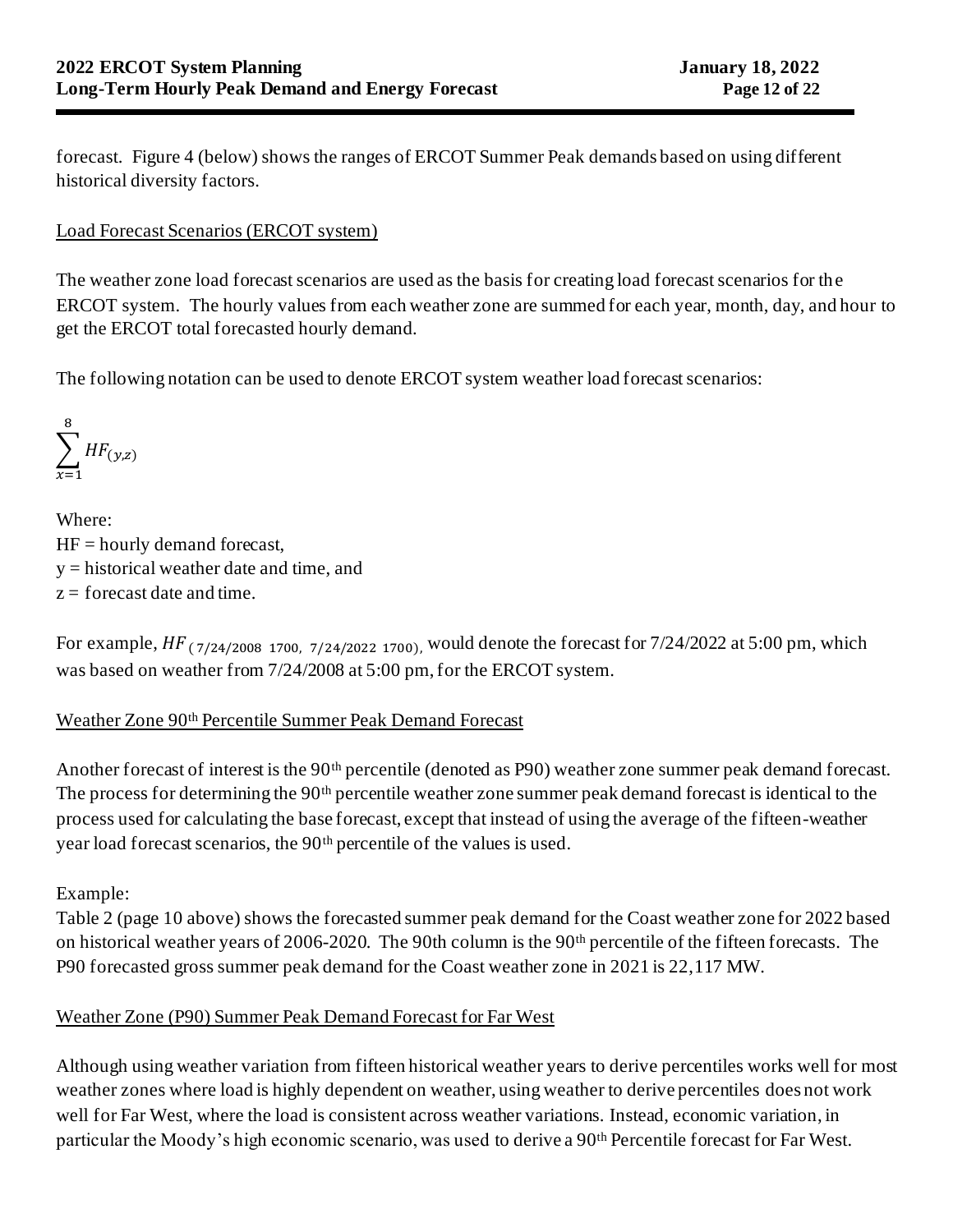

### **Figure 4: ERCOT Summer Peak Forecasts**

#### Forecast Adjustments

There are multiple large industrial facilities projected to be operational in the South weather zone during the forecasted years 2022 – 2031. Additions of 75 - 930 MW were made to the South load forecast based on the estimated loads of these facilities. The assumptions regarding these loads are:

- 1. The loads will be served by ERCOT (i.e., these loads will not be self-served).
- 2. The loads will not be price responsive (i.e., these loads will not actively be reduced to avoid transmission charges as part of ERCOT's four Coincident Peak calculations, high price intervals, etc.).
- 3. The loads will come online on the currently projected integration dates.

There are multiple large industrial facilities projected to be operational in the South Central weather zone during the forecasted years of 2022 – 2031. Additions of 24 - 480 MW were made to the load forecast based on the estimated loads of these facilities. The assumptions regarding these loads are:

1. The load will be served by ERCOT (i.e., load will not be self-served).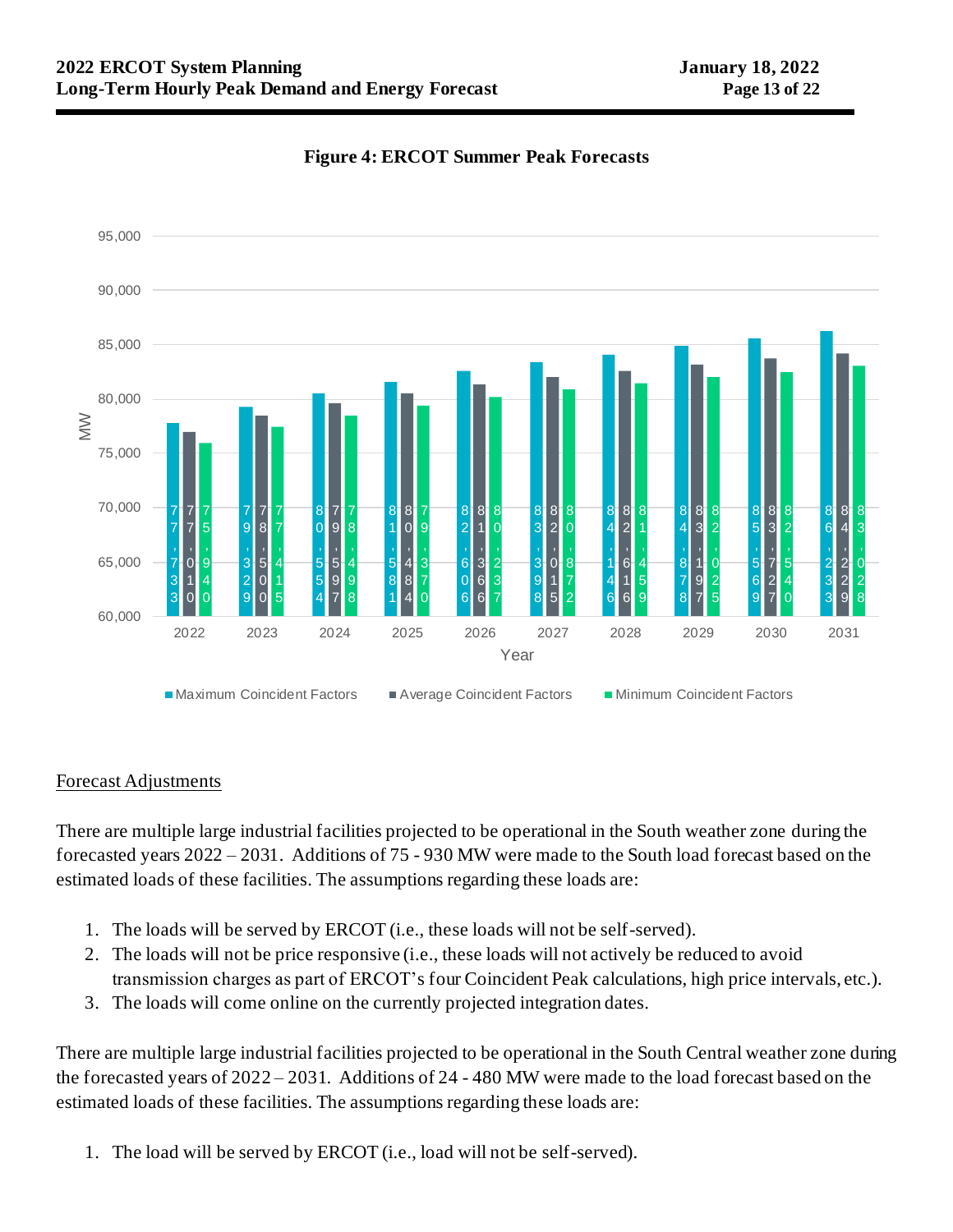- 2. The load may be price responsive (i.e., load could actively be reduced to avoid transmission charges as part of ERCOT's four Coincident Peak calculations, high price intervals, etc.).
- 3. The load will come online on the currently projected integration dates.

There are multiple large industrial facilities projected to be operational in the Far West weather zone during the forecasted years of  $2022 - 2031$ . Additions of  $200 - 1,000$  MW were made to the load forecast based on the estimated loads of these facilities. The assumptions regarding these loads are:

- 1. The load will be served by ERCOT (i.e., load will not be self-served).
- 2. The load may be price responsive (i.e., load could actively be reduced to avoid transmission charges as part of ERCOT's four Coincident Peak calculations, high price intervals, etc.).
- 3. The load will come online on the currently projected integration dates.

Lubbock joined ERCOT in 2021. An hourly forecast was created for Lubbock based on Lubbock's Peak Forecast of its own growth. This separate forecast for Lubbock was added to the ERCOT forecast from Lubbock's projected integration date onward. Lubbock's forecasted load was added to the North weather zone.

Additional Rayburn load was included in the East weather zone. This load was initially added to the East weather zone in January 2020. A forecast was created based on data included from their PUCT filing.

## **Load Forecast Comparison**

Figure 5 (below) presents the ERCOT summer peak demand forecasts for 2022-2031 from the 2020 LTDEF, 2021 LTDEF, and the 2021 LTDEF. Similarly, Figure 6 (below) presents the ERCOT annual energy forecasts for 2022-2031 from the same historical forecasts.

## **Rooftop PV Forecast**

Seeing that rooftop PV is expected to grow much faster in the future as compared to the amount that is present in the historical data that was used to create the load forecasting models, separate models were developed for a PV forecast. The PV forecast is then applied to the load forecast in order to better reflect the likely future impact of rooftop PV on the load forecast.

For each weather zone, Residential ESIIDs were separated into two groups, those with rooftop PV and those without PV based on their load profile. The average usage per ESIID was calculated for each hour for data in the historical data set for ESIIDs with and without rooftop PV. Figure 7 (below) shows a graph comparing the average usage per ESIID for those with and without PV on a summer day.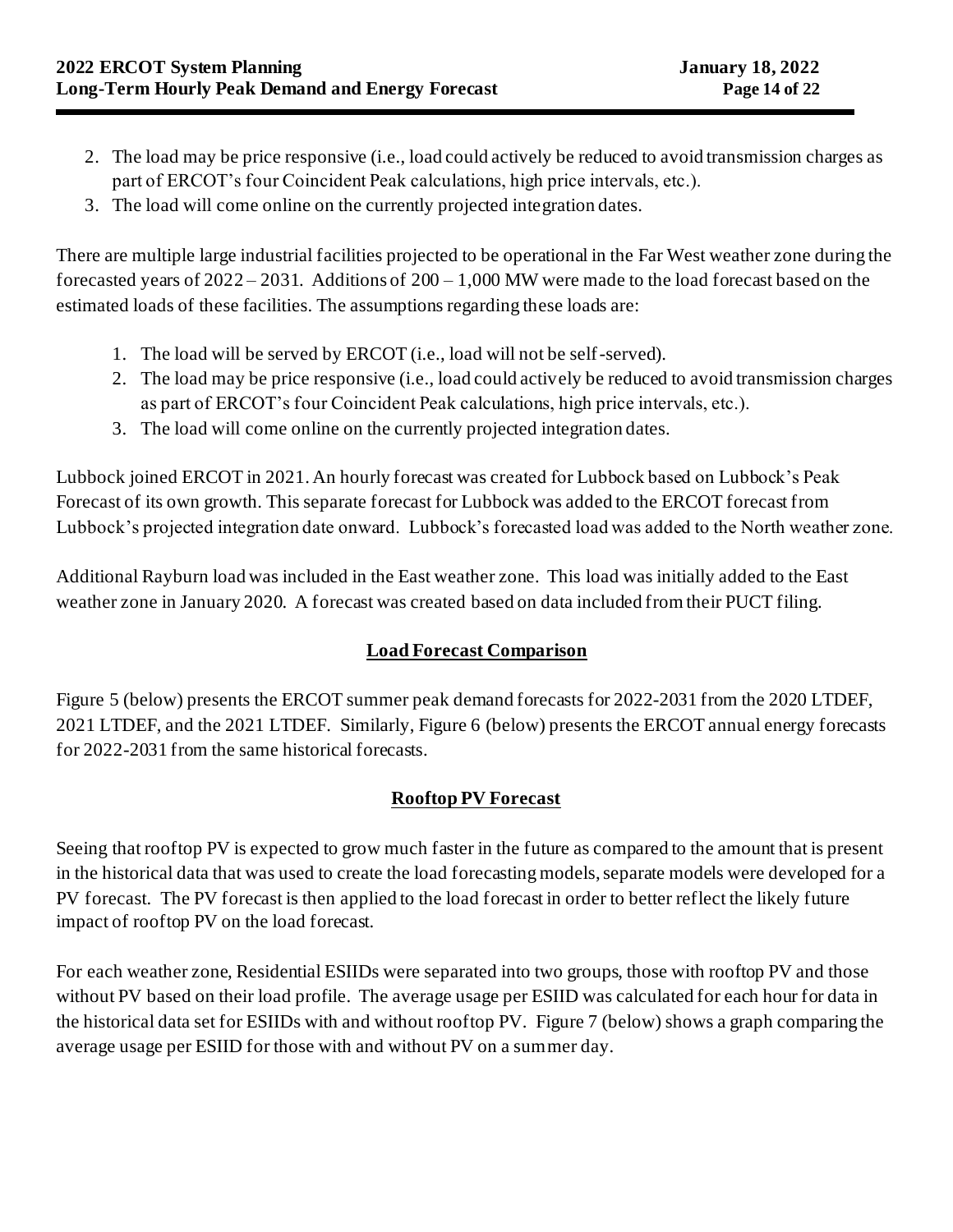

### **Figure 5: ERCOT Summer Peak Forecasts Comparison**

#### Weather Zone Average Usage Models

Models were estimated for each of the eight ERCOT weather zones for both groups (ESIIDs with rooftop PV and ESIIDs without rooftop PV) between the dependent variable (hourly average usage) and the following:

- 1. Month,
- 2. Day of Week,
- 3. Hour,
- 4. Weather Variables,
	- a. Temperature including various lagged values,
	- b. Temperature squared including various lagged values,
	- c. Temperature cubed including various lagged values,
	- d. Cloud Cover,
- 5. Interactions,
	- a. Hour and Day of Week,
	- b. Hour and Temperature variables, and
	- c. Month and Temperature variables.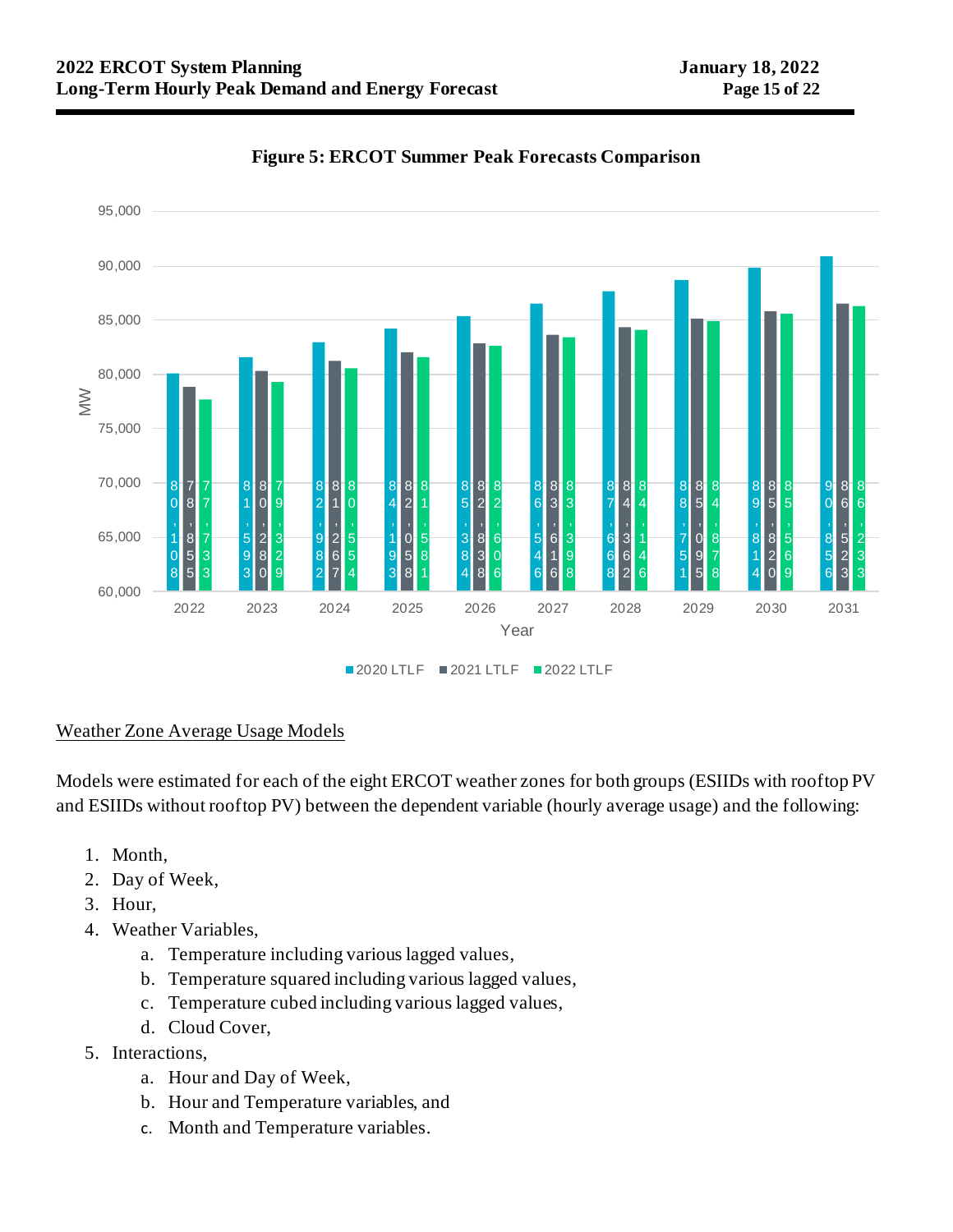

#### **Figure 6: ERCOT Annual Energy Forecasts Comparison**

2020 LTLF 2021 LTLF 2022 LTLF

## Weather Zone Average Usage Forecasts

Actual weather data from calendar years 2006 through 2020 was used by applying the weather data from each historical year one-by-one to both of the hourly average usage models (those with PV and those without). The process began by using actual weather data from 2006 as weather input into the average usage models for all forecasted years (2022-2031). The actual weather data from all days in 2006 was copied into the same day and hour for each of the forecasted years (2022-2031). For example, the actual weather data for 1/1/2006 was copied into 1/1/2022, 1/1/2023, …, and 1/1/2031. This process was completed for each of the historical weather years (2006-2020) individually and resulted in fifteen average usage weather forecast scenarios for both groups (those with PV and those without) for each weather zone for each of the forecasted years 2022-2031.

The following notation can be used to denote the average usage scenarios for residential ESIIDs with PV:

 $ResPV_{(x,y,z)}$ 

Where:

 $ResPV = hour$  PV average usage,

x = weather zone (Coast, East, Far West, North, North Central, South, South Central, and West),

y = historical weather date and time, and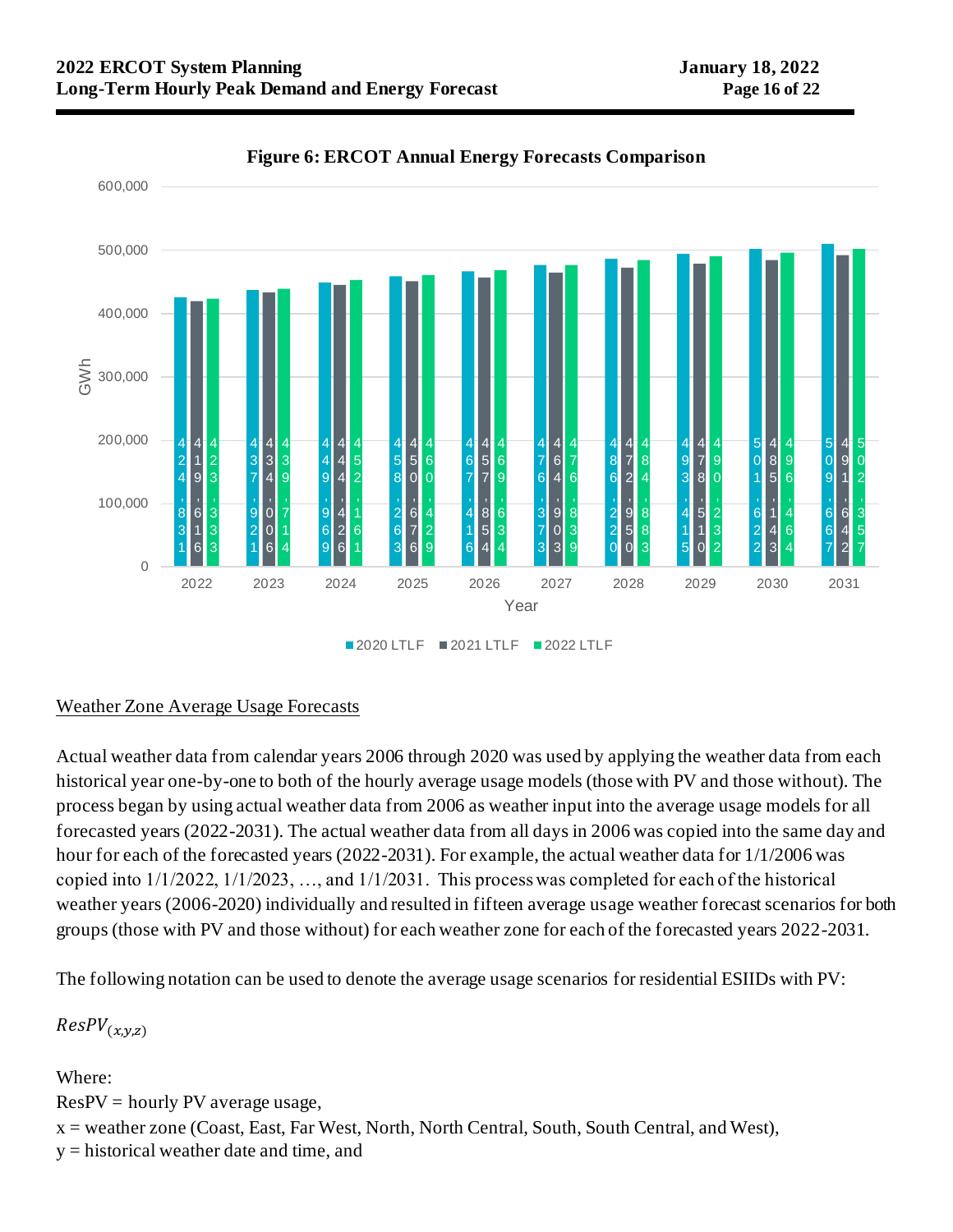$z =$  forecast date and time.

For example,  $ResPV_{(West, 7/24/2008 1700, 7/24/2022 1700)}$ , would denote the average usage for ESIIDs with PV on 7/24/2022 at 5:00 pm, based on weather from 7/24/2008 at 5:00 pm, for the West weather zone.

Similarly, the following notation can be used to denote average usage scenarios for residential ESIIDs without PV:

 $ResNoPV_{(x,y,z)}$ 

Where:

 $ResNoPV = hourly average usage,$ x = weather zone (Coast, East, Far West, North, North Central, South, South Central, and West), y = historical weather date and time, and  $z =$  forecast date and time.



# **Figure 7 – Comparison of Average Usage for Residential ESIIDs with and without Rooftop PV**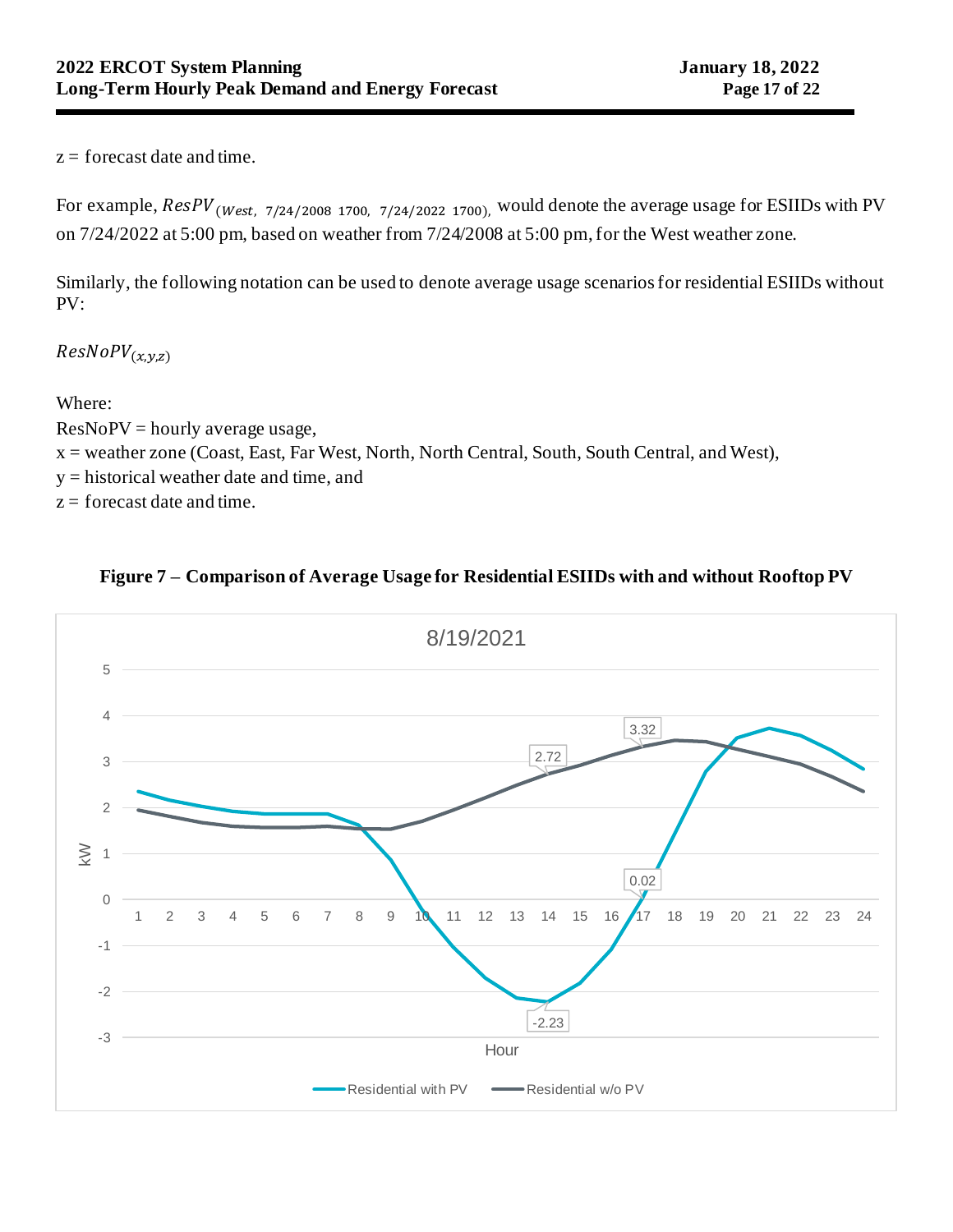For example,  $ResNoPV$  (west, 7/24/2008 1700, 7/24/2022 1700), would denote the average usage of residential ESIIDs without PV for 7/24/2022 at 5:00 pm, based on weather from 7/24/2008 at 5:00 pm, for the West weather zone.

## Weather Zone PV Forecasts

To determine the average PV load reduction for each weather zone, take the average usage for ESIIDs with PV and subtract the average usage for ESIIDs without PV for each forecast date and time for each weather forecast scenario. This can be expressed as

 $\forall x \forall y \forall z$  ResPV<sub>(x,y,z)</sub> – ResNoPV<sub>(x,y,z)</sub>

Where:

ResPV = hourly average usage for Residential ESIIDs with PV, ResNoPV = hourly average usage for Residential ESIIDs without PV,  $x =$  weather zone (Coast, East, Far West, North, North Central, South, South Central, and West), y = historical weather date and time, and  $z =$  forecast date and time.

The final step is to multiply the forecasted average PV load reduction by the forecasted number of ESIIDs with PV.

As of the third quarter of 2021, there was approximately 1,030 MW of Rooftop PV capacity installed in ERCOT. This forecast projects Rooftop PV capacity to increase to approximately 6,000 MW by 2031.

## **Load Forecast Uncertainty**

A long-term load forecast can be influenced by a number of factors. The volatility of these factors can have a major impact on the accuracy of the forecast. This document will cover the following seven areas:

- 1. Weather,
- 2. Economics,
- 3. Energy Efficiency,
- 4. Price Responsive Loads,
- 5. Electric Vehicles.
- 6. Large Industrial Loads, and
- 7. Change in ERCOT's Service Territory.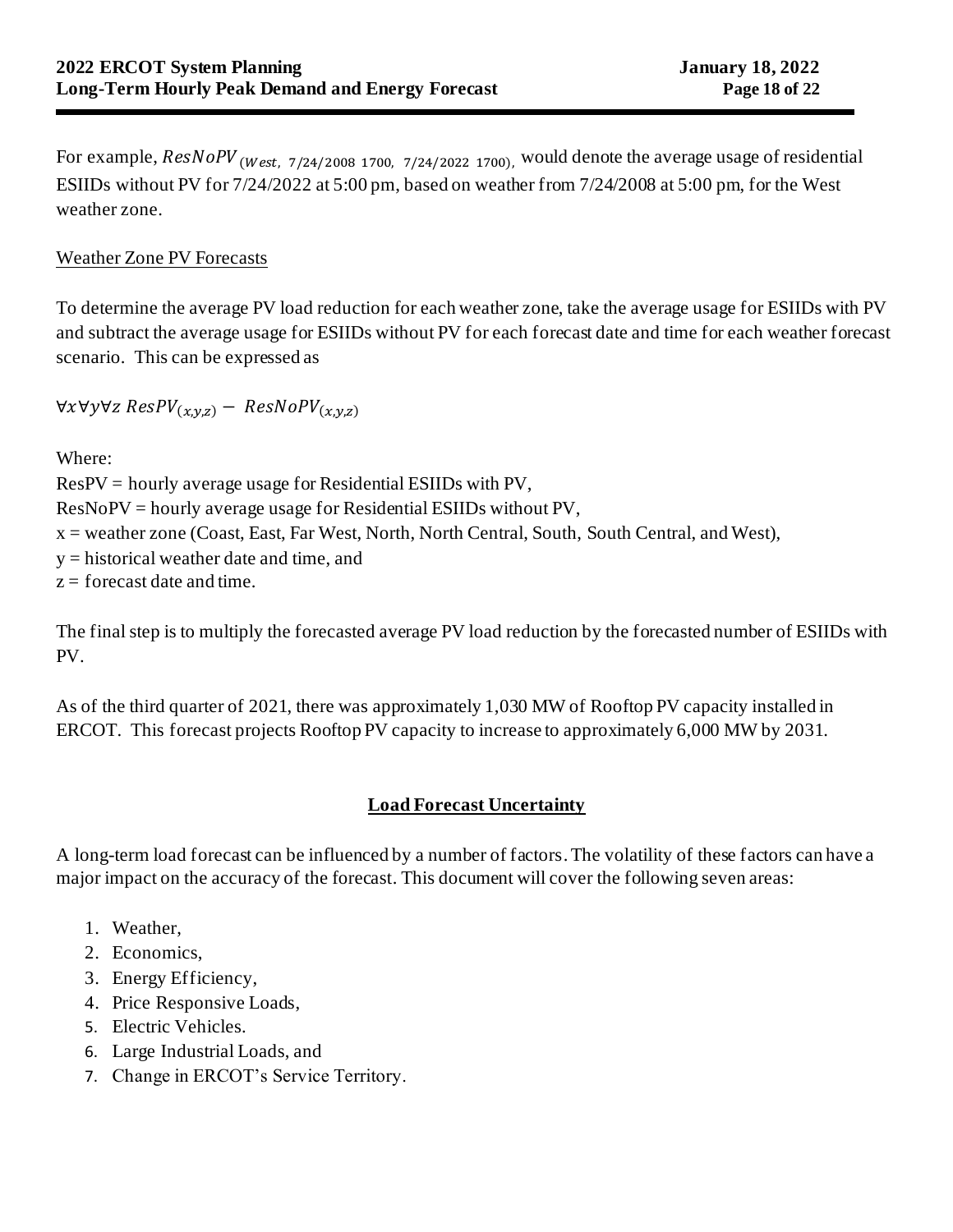## Weather Uncertainty

Figure 8 suggests the significant impact of weather in forecasting. This figure shows what the 2022 forecasted peak demand would be using the actual weather from each of the past fifteen years as input into the model. As shown, there is considerable variability ranging from 75,566 MW using 2017's weather to 80,382 MW using 2011's weather. This equates to approximately a 6% difference in the forecast based on historical weather volatility. The variation seen in the figure below is due to differences in weather and calendar factors between the fifteen historical weather years.



# **Figure 8 - 2022 Summer Peak Demand Scenarios**

Figure 9 (below) depicts weather volatility out to 2031. Assuming 2017 weather (identified as the mild weather scenario) in 2031, we would expect a peak of 83,934 MW. Assuming 2011 weather (identified as the extreme weather scenario) in 2031, results in a forecasted peak demand of 89,196 MW. This equates to approximately a 6% difference in the forecast based on weather extremes.

## Economic Uncertainty

Economic uncertainty impacts the premise forecasts. Stated differently, significant changes in economic forecasts will have impacts on the premise forecasts which, in turn, will be reflected in the peak demand and energy forecasts. A recent example was the impact COVID-19 had on economic forecasts. Premise forecasts were created using the base economic scenario from Moody's Analytics.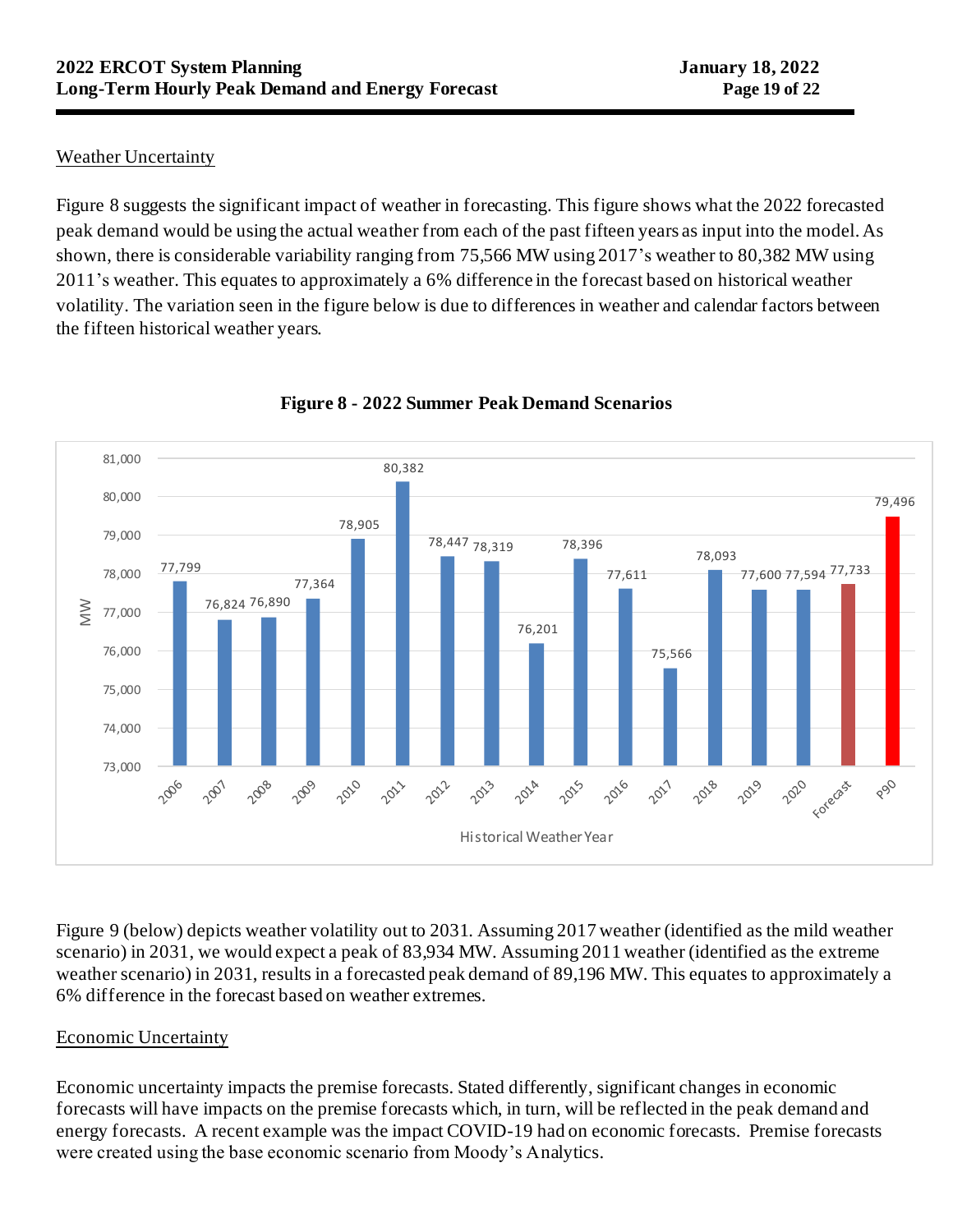## Energy Efficiency

Energy efficiency is another source of uncertainty. First, it must be recognized that the 2022 LTDEF was a "frozen efficiency" forecast. That means the forecast model employs statistical techniques that estimate the relationships between load, weather, and economics based on historical data from January 2016 through September 2021. The implicit assumption in the forecast is that there will be no significant change in the leve l of energy efficiency during the forecasted timeframe when compared to what occurred during the historical period used in the model building process. Such an assumption has significant implications. Among other things, it means that the models assume the thermal characteristics of the housing stock and the characteristics of the mix of appliances will remain relatively the same.



## **Figure 9 – Summer Peak Forecast Uncertainty Due to Weather**

## Price Responsive Loads

Price responsive load programs are another area of uncertainty. Determining the impact of these programs is challenging, especially when you consider that over the last few years, ERCOT's price caps have increased from \$1,000/MWh to \$9,000/MWh. Another recent change is the reduction in the ERCOT price cap to \$5,000/MWh. There have typically been few times with very high prices. This makes forecasting their impacts difficult due to a scarcity of data. There remains much uncertainty as to what future levels these programs may achieve. Like Energy Efficiency, it must be recognized that the 2022 LTDEF is a "frozen" forecast with respect to price responsive loads. Price responsive loads are reflected in the forecast at the level that was observed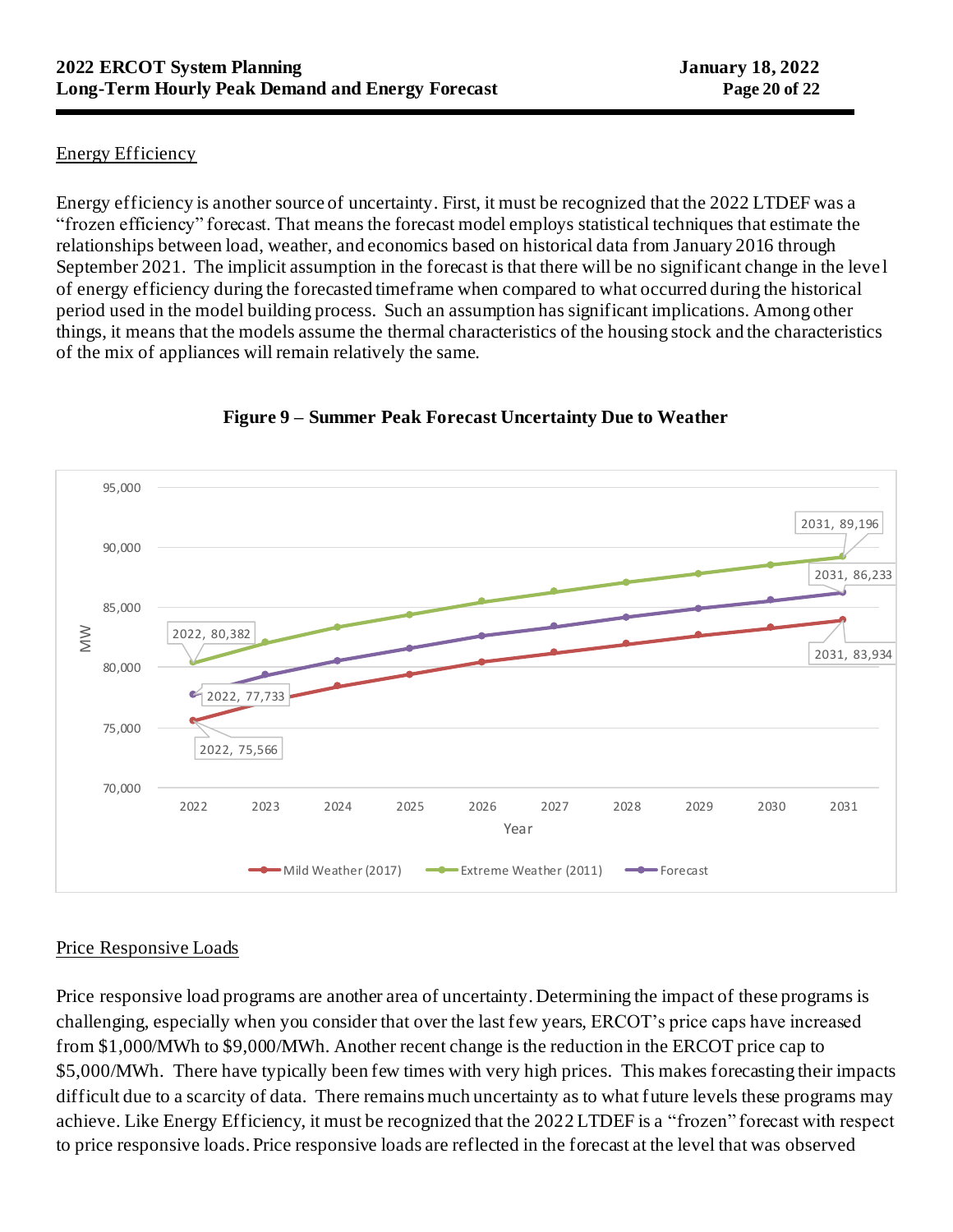during the historical period of January 2016 – September 2021. In the future, ERCOT may create price responsive load scenarios, which would adjust the forecasted peak demands.

## Electric Vehicles Uncertainty

The growth of Electric Vehicles (EVs) has been accelerating. ERCOT has posted an RFP for creating an EV forecast. The expectation is for ERCOT to incorporate the impacts of EVs in their 2023 LTLF.

#### Large Industrial Loads

A key challenge in creating a load forecast is to determine if the model is adequately capturing the impact of future large industrial loads. Examples include liquefied natural gas facilities, oil and gas exploration, chemical processing plants, etc. In addition, ERCOT had discussions with Transmission Service Providers (TSPs) and gathered information on the expected growth of industrial load within their service territories. ERCOT carefully reviews the historical performance of long-term load forecasts to determine how well large industrial growth has been captured. Based on the results of this evaluation and on data gathered from the TSPs, ERCOT may use this information to adjust the long-term load forecast.

The 2022 LTDEF was adjusted for large industrial loads as follows:

- 1. 650 MW was added to the Coast weather zone,
- 2. 200 MW 1,000 MW was added to the Far West weather zone,
- 3. 75 MW 930 MW was added to the South weather zone, and
- 4. 190 MW 480 MW was added to the South Central weather zone.

## Change in ERCOT's Service Territory

Another challenge in creating a load forecast is the potential for ERCOT's service territory to change. As an example, the City of Lubbock joined ERCOT in 2021. Lubbock's peak load is approximately 500 MW. The 2022 LTDEF includes an hourly forecast for Lubbock (based on the City of Lubbock's forecast of its growth) which was added to the North weather zone forecast. The addition of Rayburn to ERCOT's service territory also necessitated an adjustment to the 2022 LTDEF and it was added to the East weather zone forecast.

## Looking Ahead

As more information becomes available and additional analysis is performed on each of these highlighted areas of forecast uncertainty, ERCOT may begin developing models which quantify their impacts on future long-term demand and energy forecasts. These themes will likely be revisited in the 2023 LTDEF.